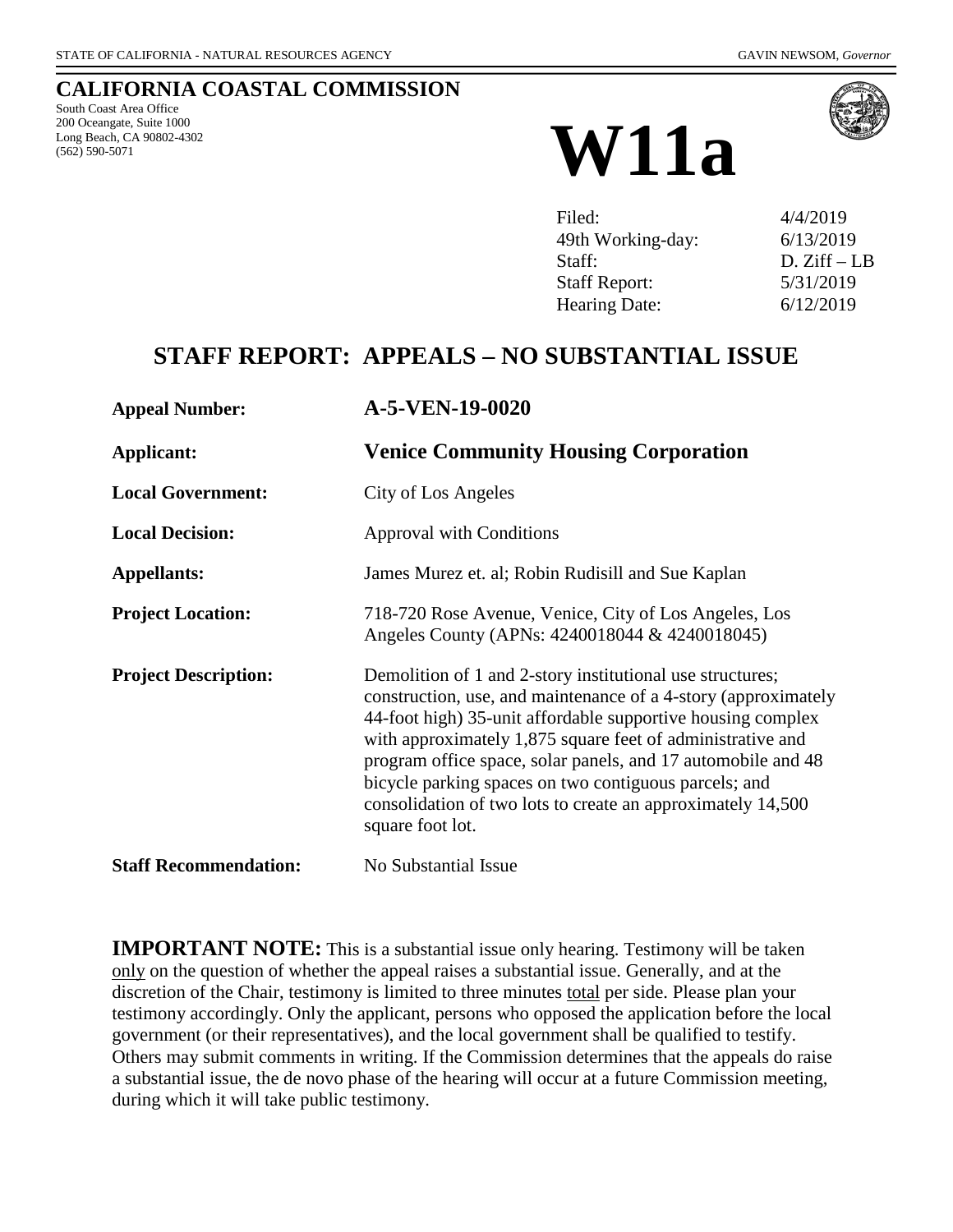### **SUMMARY OF STAFF RECOMMENDATION**

The staff recommends that the Commission, after public hearing, determine that **no substantial issue exists** with respect to the grounds on which the appeals have been filed because the project, as approved by the City of Los Angeles, is consistent with Chapter 3 of the Coastal Act. The standard of review for these appeals is Chapter 3 of the Coastal Act and the City's certified Venice Land Use Plan (LUP) provides guidance.

On January 24, 2019, the City approved Local Coastal Development Permit (CDP) Case No. CPC-2018-2140-CU-DB-CDP-SPP-MEL with conditions for the demolition of 1 and 2-story institutional use structures; construction, use, and maintenance of a 4-story (approximately 44 foot high) 35-unit affordable supportive housing complex (deed restricted as low and very low income housing for a minimum of 55 years) with approximately 1,875 square feet of administrative and program office space, solar panels, and 17 automobile and 48 bicycle parking spaces on two contiguous parcels; and consolidation of two lots resulting in the creation of an approximately 14,500 square foot lot located approximately ¾ of a mile from the beach.

Given the project's 100% affordability, the City found that some of the building standards referenced in the Venice LUP related to height, density, and parking requirements could be waived using incentives provided by specific policies of the LUP relating to affordable housing in combination with other provisions of the State's Density Bonus Law.The appellants contend that the City-approved project is inconsistent with the land use, height, parking, and density standards of the LUP and with the community character of the area. Furthermore, Robin Rudisill and Sue Kaplan state that the City did not make adequate findings with regard to the project's consistency with parking requirements in the Venice LUP or with the scenic and visual resource policies of the Coastal Act and did not properly use the certified LUP as guidance.

The Coastal Act requires "maximum access...be provided for all people" (Section 30210). Due to historic institutionalized geographic, economic, social, and cultural barriers, marginalized populations, including low-income communities and communities of color, have been denied access to affordable housing in the coastal zone. Through the City's approval, the proposed project provides more housing units than would otherwise be allowed on the site; all of which are designated as affordable with offices supporting youth programming, resident and homeless services, and education and job training programs. The proposed project, which is located in an architecturally diverse, mixed use area in the coastal zone, will provide housing for lower income individuals and families, which will enhance Venice's social diversity, and will not adversely affect access for coastal visitors.

While the subject project does not conform with all development standards of the certified Venice LUP (specifically the 75% density bonus approved by the City allowing for 15 additional low income housing units would exceed the 25% density bonus allowed for affordable housing under the policies of the LUP), the City found that the project is consistent with the character of the surrounding development and will not adversely impact coastal resources consistent with the Chapter 3 policies of the Coastal Act. In this case, Commission staff concurs with the City's findings relating to the determination that the project is consistent with the Chapter 3 policies of the Coastal Act and would not result in any adverse impacts to coastal resources including but not limited to public access and visual resources and recommends that the Commission find that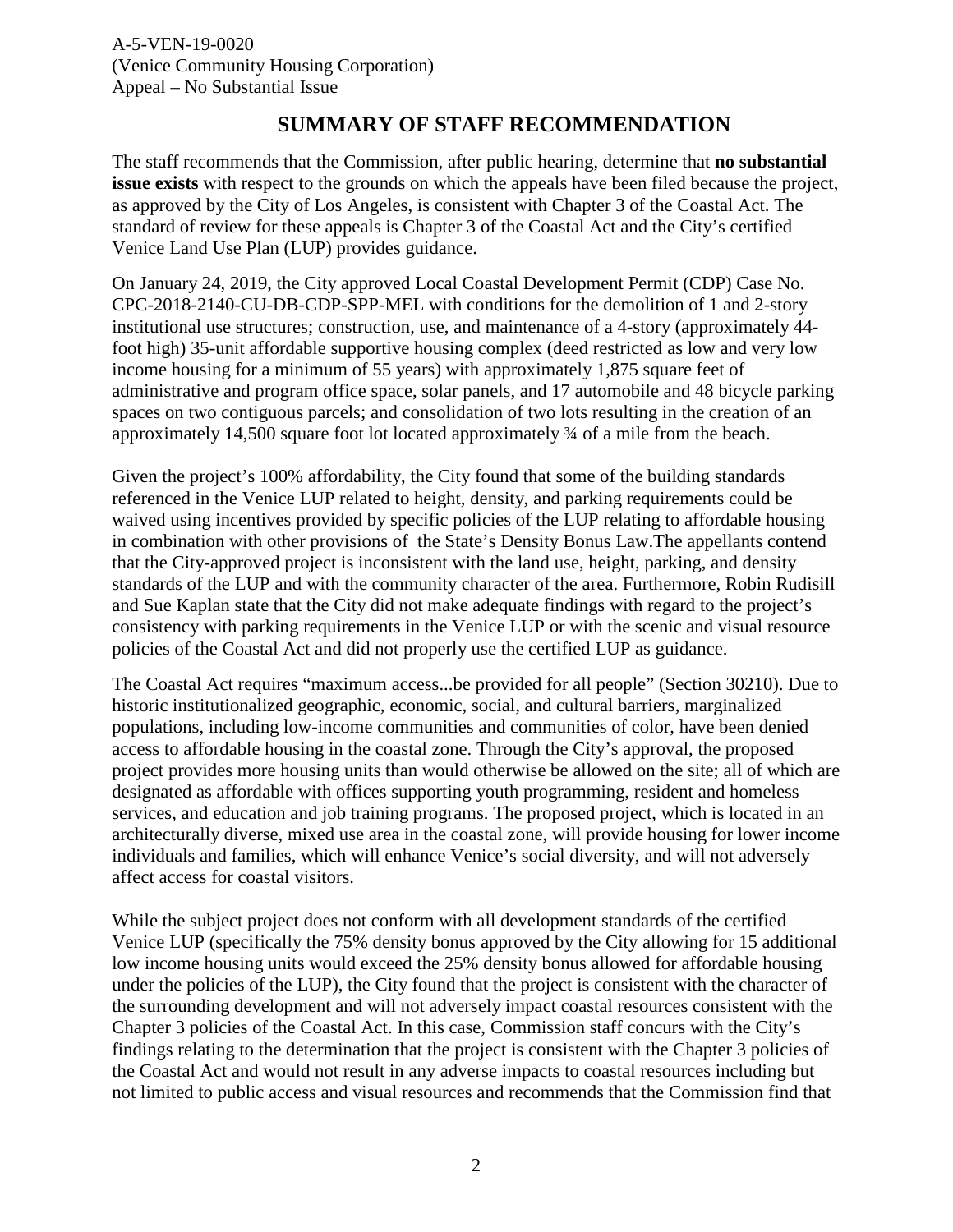the non-conformity with the LUP density bonus policy does not rise to a level of a substantial issue.

The term "substantial issue" is not defined in the Coastal Act or its implementing regulations. The Commission's regulations indicate simply that the Commission will hear an appeal unless it "finds that the appeal raises no significant question." In previous decisions on appeals, the Commission has been guided by five factors, which are: 1) the degree of factual and legal support for the local government's decision that the development is consistent or inconsistent with the certified LCP and with the public access policies of the Coastal Act; 2) the extent and scope of the development as approved or denied by the local government; 3) the significance of the coastal resources affected by the decision; 4) the precedential value of the local government's decision for future interpretations of its LCP; and 5) whether the appeal raises only local issues, or those of regional or statewide significance.

Applying these five substantial issue factors to the issues raised by the appeals and the administrative record for the City's action indicates that although the development standards exceptions granted by the City relating to height and stepback and setback requirements are supported by the City's findings related to the certified Venice LUP, the City's findings allowing the increase in density greater than 25% do not fully support their determination that the project fully conforms to the provisions of the certified LUP. However, Commission staff concurs with the City's findings that this exception to the density standard is consistent with all Chapter 3 policies of the Coastal Act. Further, although the development is relatively large in scale, it is located in a built-out, primarily mixed-use commercial inland area of the Coastal Zone, in close proximity to other large structures, and will not be inconsistent with the character of the surrounding area. Finally, the project approval for a 100% affordable housing project has low potential to set a precedent for future development (such as market rate housing), and the issues raised by the appeal are only related to local issues, not issues of regional or statewide significance. Therefore, staff recommends the Commission find that **no substantial issue** exists, with respect to the grounds raised by the appellants.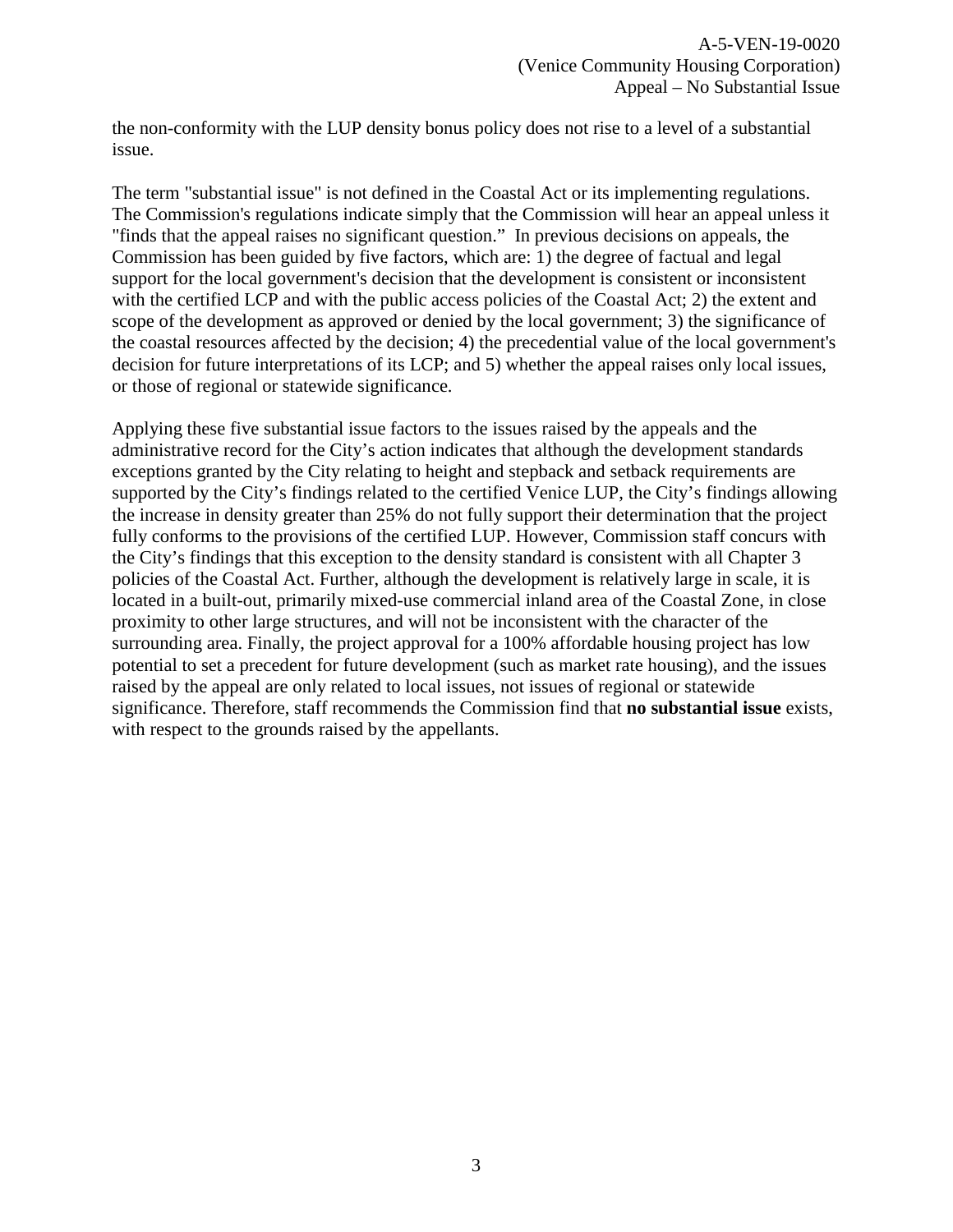# **TABLE OF CONTENTS**

| I. MOTION AND RESOLUTION - NO SUBSTANTIAL ISSUE 5            |  |
|--------------------------------------------------------------|--|
|                                                              |  |
|                                                              |  |
|                                                              |  |
|                                                              |  |
| VI. FINDINGS AND DECLARATIONS - NO SUBSTANTIAL ISSUE  8      |  |
|                                                              |  |
| B. FACTORS TO BE CONSIDERED IN SUBSTANTIAL ISSUE ANALYSIS  9 |  |
|                                                              |  |

### **[APPENDICES](#page-20-0)**

[Substantive File Documents](#page-20-0)

### **[EXHIBITS](https://documents.coastal.ca.gov/reports/2019/6/w11a/w11a-6-2019-exhibits.pdf)**

[Exhibit 1 – Project Location](https://documents.coastal.ca.gov/reports/2019/6/w11a/w11a-6-2019-exhibits.pdf)  [Exhibit 2 – Appeals](https://documents.coastal.ca.gov/reports/2019/6/w11a/w11a-6-2019-exhibits.pdf) [Exhibit 3 – Site Plans](https://documents.coastal.ca.gov/reports/2019/6/w11a/w11a-6-2019-exhibits.pdf)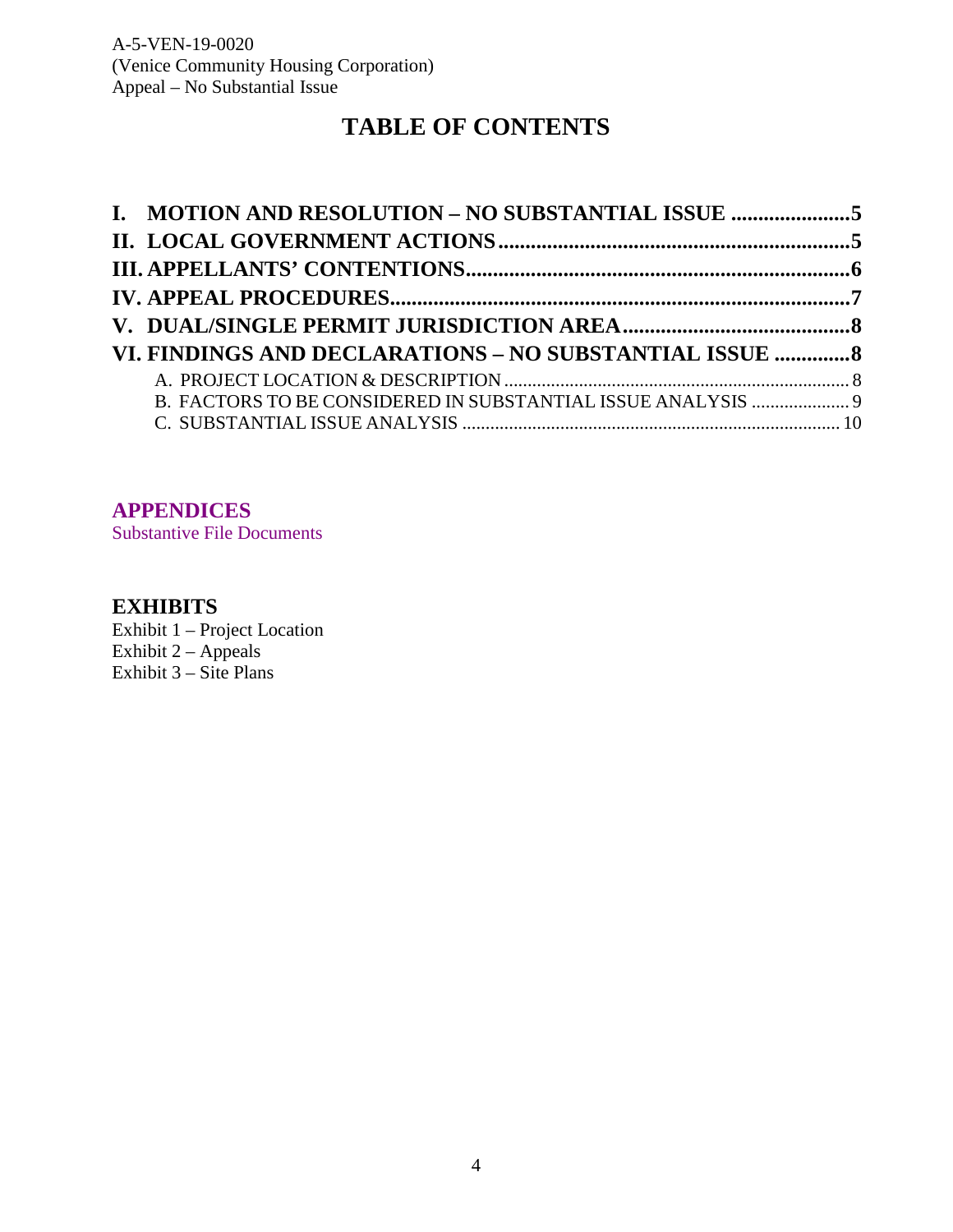## <span id="page-4-0"></span>**I. MOTION AND RESOLUTION – NO SUBSTANTIAL ISSUE Motion:**

*I move that the Commission determine that Appeal No. A-5-VEN-19-0020 raises NO Substantial Issue with respect to the grounds on which the appeals have been filed under § 30603 of the Coastal Act.*

Staff recommends a **YES** vote on the motion. Passage of this motion will result in a finding of No Substantial Issue and adoption of the following resolution and findings and the local action will become final and effective. The motion passes only by an affirmative vote of the majority of the Commissioners present.

#### **Resolution:**

*The Commission hereby finds that Appeal No. A-5-VEN-19-0020 presents NO SUBSTANTIAL ISSUE with respect to the grounds on which the appeals have been filed under § 30602 of the Coastal Act regarding consistency with the Chapter 3 policies of the Coastal Act.*

## <span id="page-4-1"></span>**II. LOCAL GOVERNMENT ACTIONS**

On January 24, 2019, the Los Angeles City Planning Commission took a number of actions on the subject project, Case No. CPC-2018-2140-CU-DB-CDP-SPP-MEL for the demolition of 1 and 2-story institutional use structures; construction, use, and maintenance of a 4-story (approximately 44-foot high) 35-unit affordable supportive housing complex (deed restricted for affordable housing for a minimum of 55 years) with approximately 1,875 square feet of administrative and program office space, solar panels, and 17 automobile and 48 bicycle parking spaces on two contiguous parcels; and consolidation of two lots resulting in the creation of an approximately 14,500 square foot lot. The City's actions include the approval of a local CDP with conditions, a CEQA exemption determination in accordance with State Guidelines Section 15332 (In-fill Development Projects), approval of a Conditional Use for a Housing Development Project with a 75% density bonus, approval of a 35% density bonus with parking and off-menu waivers for height, stepback and setback provisions, and loading space requirements, project permit compliance for a project within the Venice Coastal Specific Plan, approval of Mello Act compliance, and adoption of the conditions and findings for the subject development project.

On July 2, 2018, the City also approved a soils report prepared by Geocon West Inc. (November 2017), holding the applicant accountable for implementing the recommendations in the Soils Report. On December 7, 2018, a portion of the project (the merger and resubdivision of approximately 10 feet of land previously quitclaimed/deeded to the City) was approved under Case No. TT-82253 and subsequently appealed to the City Planning Commission by John Reed, James Murez, and Marie Hammond. This appeal was also heard at the January 24, 2019 City Planning Commission meeting and was denied.

The City issued a determination letter on February 12, 2019. The City's Notice of Final Local Action for local CDP No. CPC-2018-2140-CU-DB-CDP-SPP-MEL was received in the Coastal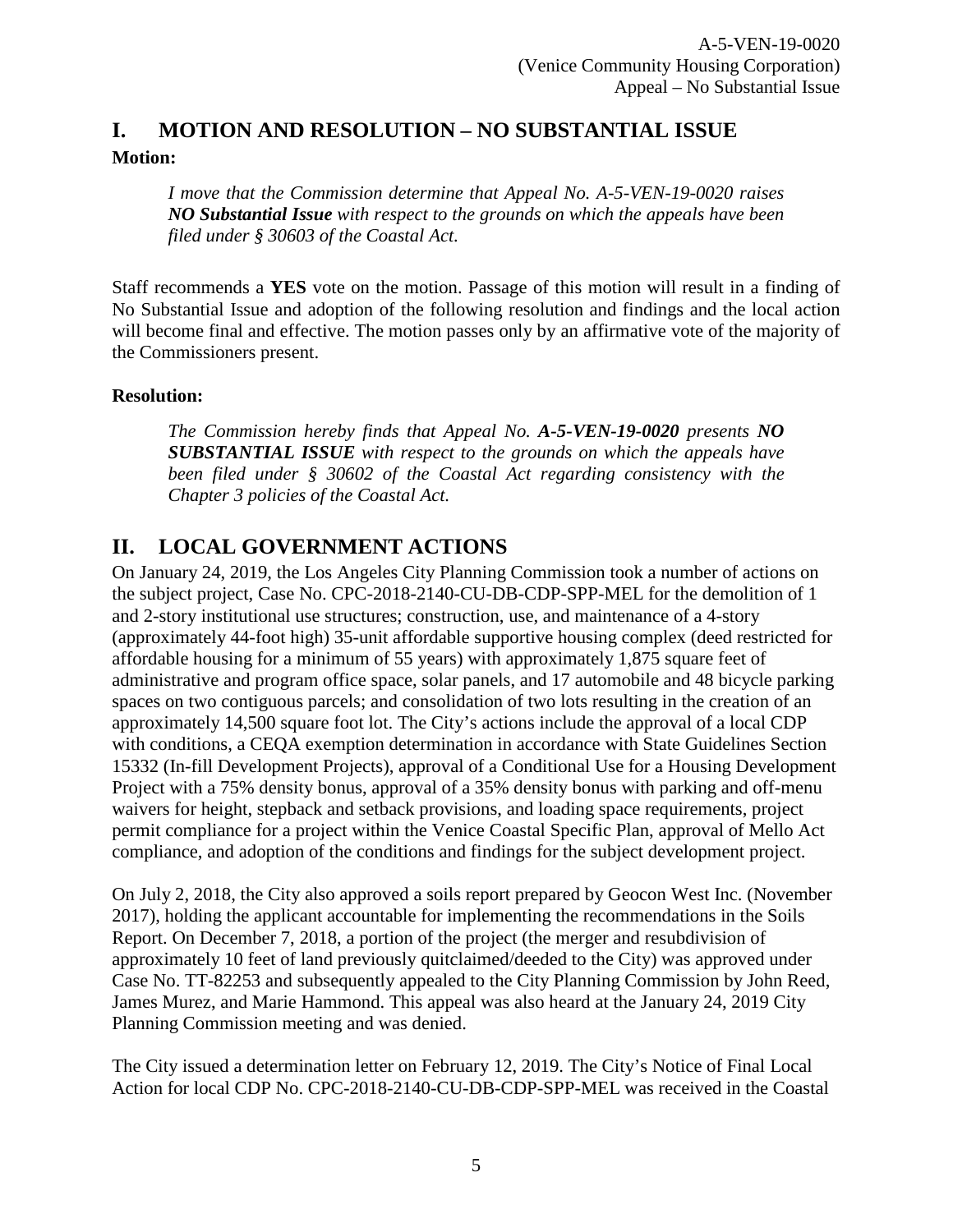Commission's Long Beach Office on March 15, 2019, and the Coastal Commission's required twenty working-day appeal period was established. Two appeals, one by James Munez et. al, and one by Robin Rudisill and Sue Kaplan, were filed before the closure of the appeal period on April 15, 2019 (**[Exhibit 2](https://documents.coastal.ca.gov/reports/2019/6/w11a/w11a-6-2019-exhibits.pdf)**).

## <span id="page-5-0"></span>**III. APPELLANTS' CONTENTIONS**

On April 4, 2019, James Murez, Marie Hammond, Venice Stakeholders Association, Rose Ave Merchants Association, and Jaime Paige filed an appeal of the City-approved CDP. On April 15, 2019, Robin Rudisill and Sue Kaplan filed an appeal of the same City-approved CDP (**[Exhibit](https://documents.coastal.ca.gov/reports/2019/6/w11a/w11a-6-2019-exhibits.pdf)  [2](https://documents.coastal.ca.gov/reports/2019/6/w11a/w11a-6-2019-exhibits.pdf)**). Robin Rudisill and Sue Kaplan state that the City did not make adequate findings with regard to the project's consistency with the parking requirements of the Venice LUP or with the scenic and visual resource policies of the Coastal Act, using the Venice LUP as guidance. James Murez et. al, contend that the City-approved project is inconsistent with the land use, height, parking, and density standards of the certified LUP and with the community character of the area.

More specifically, with regard to the LUP's land use policies, Murez et. al, contend that the private office uses on the ground floor are inconsistent with a requirement for commercial uses to be located on the ground floor and prioritization of local shopping, civic and social activities, and visitor-serving commercial uses in Community Commercial areas. In addition, the appellants contend that the City-approved 43-foot, eight-inch maximum building height (plus solar panels and mechanical equipment) is taller than the 25-foot height limit stipulated in the LUP; is not necessary to meet the 1.5 Floor Area Ratio (FAR) also stipulated in the LUP; could be reduced to 3-stories without losing units, open space, or common areas; and as approved and conditioned by the City, does not protect community character. Murez et. al, also contend that the Commission's past action to reduce the height of a mixed use development project with a 25% density bonus at 512 Rose Avenue (CDP No. A-5-VEN-05-206) from the proposed 40 feet to 33 feet sets a precedent with regard to community character in the area.

Murez et. al, state that the project should include 86 parking spaces per the certified Venice LUP and suggest the 17 automobile parking spaces included in the City-approved project raises a substantial issue as to whether this reduction in parking is appropriate. Also relating to parking, the appellants state that parking along Rose Avenue has been a long-standing issue exacerbated, in part, by the under-parked supermarket across the street from the subject project site and by preferential parking requirements on neighboring streets in Santa Monica. Furthermore, the appellants contend that the increase in density above the standards set out in the certified LUP and the use of a 75% density bonus, which is larger than the LUP's allowable 25% density bonus, also raise a substantial issue with regard to the protection of community character.

In the Murez et. al, appeal, the appellants analyze the five factors used by the Commission in a substantial issue analysis (see Section 5.C, below). The appellants contend that: (1) the City did not provide sufficient explanation of the project's conformity with the Coastal Act; (2) the development's height is out of scope with the surrounding area; (3) the project would not protect the character of Venice nor visitor-serving commercial and recreational resources; (4) the City's action prejudices future interpretations of the LUP; and (5) the reconciliation of density bonus incentives with the Chapter 3 policies of the Coastal Act is a statewide issue.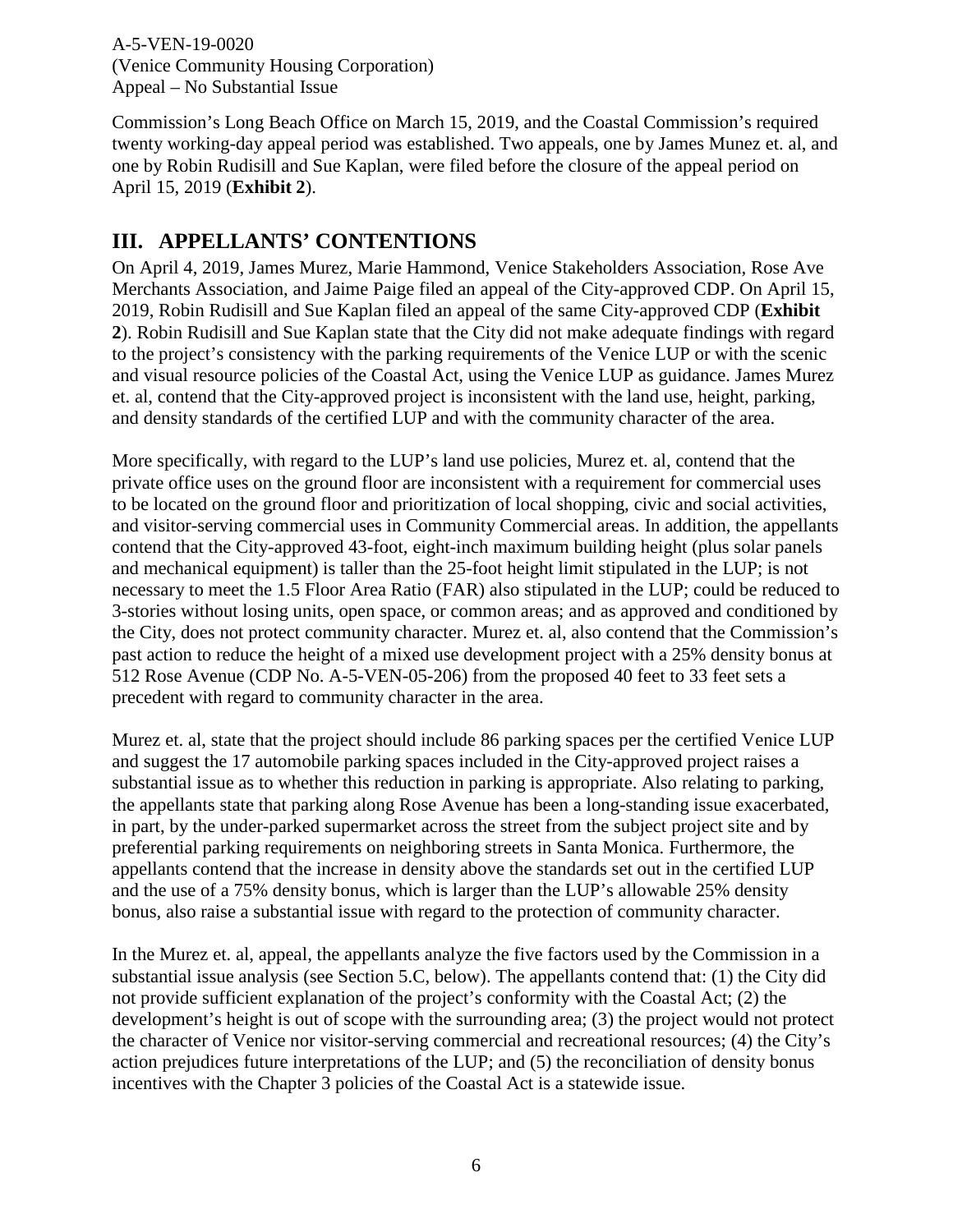# <span id="page-6-0"></span>**IV. APPEAL PROCEDURES**

Section 30600(b) of the Coastal Act provides that prior to certification of its LCP, a local jurisdiction may, with respect to development within its area of jurisdiction in the coastal zone and consistent with the provisions of Sections 30604, 30620 and 30620.5, establish procedures for the filing, processing, review, modification, approval or denial of a CDP. Pursuant to this provision, the City of Los Angeles developed a permit program in 1978 to exercise its option to issue local CDPs. Sections 13301-13325 of Title 14 of the California Code of Regulations provide procedures for issuance and appeals of locally issued CDPs. Section 30602 of the Coastal Act allows *any* action by a local government on a coastal development permit application evaluated under Section 30600(b) to be appealed to the Commission. The standard of review for such an appeal is the Chapter 3 policies of the Coastal Act. [Cal. Pub. Res. Code §§ 30200 and 30604.]

After a final local action on a local CDP application, the Coastal Commission must be noticed within five days of the decision. After receipt of such a notice which contains all the required information, a twenty working-day appeal period begins during which any person, including the applicant, the Executive Director, or any two members of the Commission, may appeal the local decision to the Coastal Commission. [Cal. Pub. Res. Code § 30602.] As provided under section 13318 of Title 14 of the California Code of Regulations, the appellant must conform to the procedures for filing an appeal as required under section 13111 of Title 14 of the California Code of Regulations, including the specific grounds for appeal and a summary of the significant question raised by the appeal.

The action currently before the Commission is to find whether there is a "substantial issue" or "no substantial issue" raised by the appeal of the local approval of the project. Sections 30621 and 30625(b)(1) of the Coastal Act require a de novo hearing of the appealed project unless the Commission determines that no substantial issue exists with respect to the grounds for the appeals, which is conformity with the Chapter 3 policies of the Coastal Act.

Commission staff recommends a finding of **no substantial issue**. If the Commission decides that the appellants' contentions raise no substantial issue as to conformity with Chapter 3 of the Coastal Act, the action of the local government becomes final. Alternatively, if the Commission finds that a substantial issue exists with respect to the conformity of the action of the local government with the Chapter 3 policies of the Coastal Act, the local CDP is voided and the Commission reviews the coastal development permit as a de novo matter. [Cal. Pub. Res. Code §§ 30621 and 30625.] Section 13321 of the Coastal Commission regulations specifies that de novo actions will be heard according to the procedures outlined in Sections 13114 and 13057- 13096 of the Commission's regulations.

If there is no motion from the Commission to find no substantial issue, it will be presumed that the appeal raises a substantial issue and the Commission will hold the de novo phase of the public hearing on the merits of the application. A de novo public hearing on the merits of the application uses the Chapter 3 policies of the Coastal Act. The certified Venice LUP is used as guidance in the de novo phase of the appeal. Sections 13110-13120 of Title 14 of the California Code of Regulations further explain the appeal hearing process.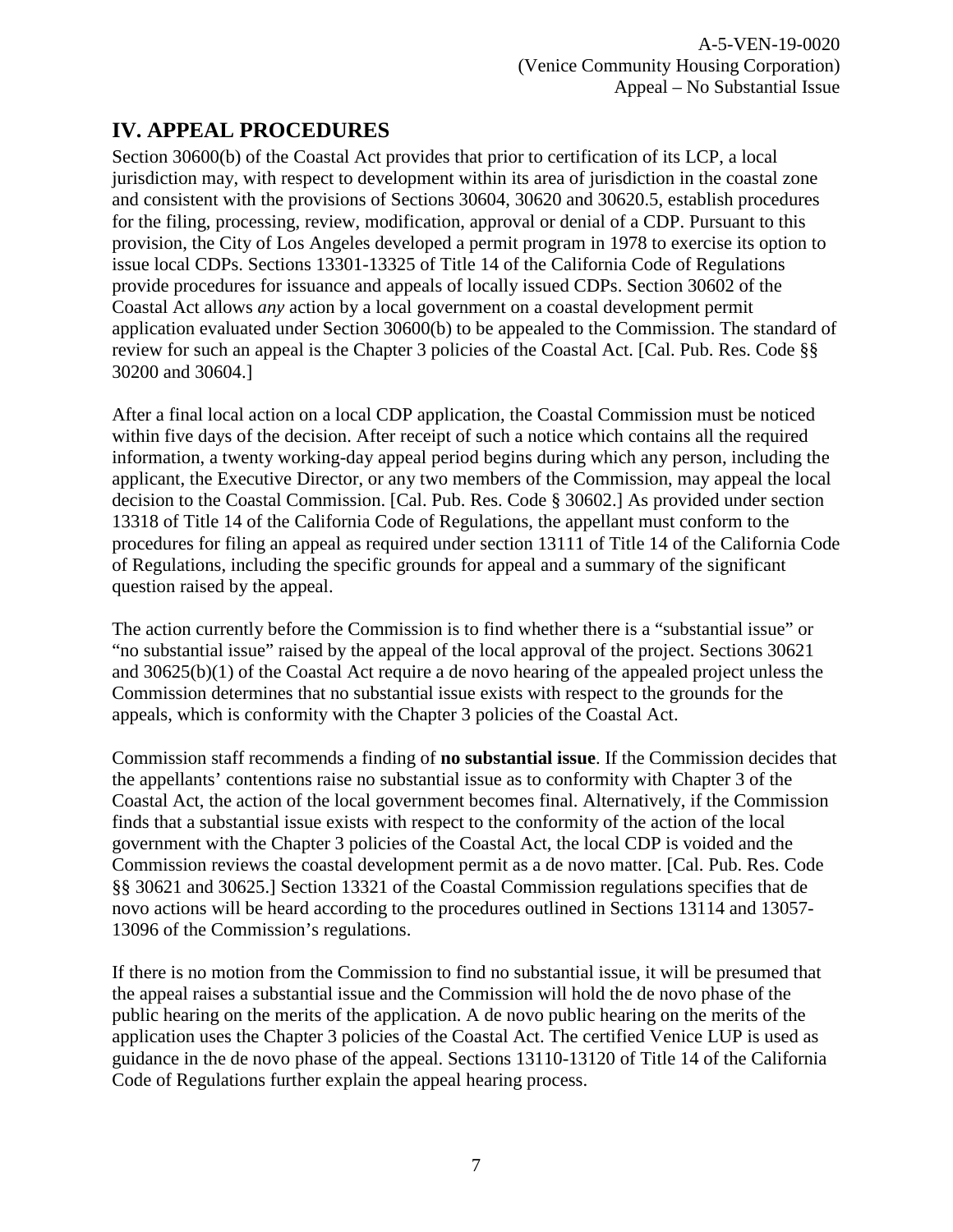If the Commission decides to hear arguments and vote on the substantial issue question, those who are qualified to testify at the hearing, as provided by Section 13117 of Title 14 of the California Code of Regulation, will have three minutes per side to address whether the appeal raises a substantial issue. The only persons qualified to testify before the Commission at the substantial issue portion of the appeal process are the applicant, persons who opposed the application before the local government (or their representatives), and the local government. Testimony from other persons must be submitted in writing. The Commission will then vote on the substantial issue matter. It takes a majority of Commissioners present to find that the grounds for the appeals raise no substantial issue.

## <span id="page-7-0"></span>**V. DUAL/SINGLE PERMIT JURISDICTION AREA**

Within the areas specified in Section 30601, which is known in the City of Los Angeles permit program as the *Dual Permit Jurisdiction* area, the Coastal Act requires that any development which receives a local CDP also obtain a second (or "dual") coastal development permit from the Coastal Commission. For projects located inland of the areas identified in Section 30601 (i.e., projects in the *Single Permit Jurisdiction*), the City of Los Angeles local CDP is the only CDP required. The subject project site on appeal herein is located within the *Single Permit Jurisdiction* area. The Commission's standard of review for the subject development is the Chapter 3 policies of the Coastal Act.

## <span id="page-7-1"></span>**VI. FINDINGS AND DECLARATIONS – NO SUBSTANTIAL ISSUE**

## <span id="page-7-2"></span>**A. PROJECT LOCATION & DESCRIPTION**

The subject site is approximately 34 of a mile from Venice Beach in the Oakwood area of Venice (City of Los Angeles) and is located in a mixed-use neighborhood. The lots, totaling 14,500 square feet, are zoned C2-1(Neighborhood Commercial—Height District 1) by the City's zoning code, and designated Community Commercial by the certified Venice LUP (**[Exhibit 1](https://documents.coastal.ca.gov/reports/2019/6/w11a/w11a-6-2019-exhibits.pdf)**). The developments immediately surrounding the site include one and two-story commercial buildings and two-story multi-family residential buildings. An approximately 25-foot high, 75,500 square foot shopping center that includes a supermarket, discount general store, and pharmacy and associated parking lot are directly across the street. Commercial developments near and along Lincoln Boulevard, which is the inland coastal zone boundary, exist within approximately 150 feet of the subject development. There are three-story multi-family residential buildings on the same side of Rose Avenue a block west of the site. There is no environmentally sensitive area in the immediate project vicinity. The existing two lots that comprise the project site are owned by the applicant, the Venice Community Housing Corporation, and currently contain mixed commercial and institutional uses.

The subject development includes the demolition of three 1 and 2-story institutional use structures; construction, use, and maintenance of a 4-story (approximately 44-foot high) 35-unit affordable supportive housing complex (deed restricted as affordable for a minimum of 55 years) with approximately 1,875 square feet of administrative and program offices, solar panels, and 17 automobile and 48 bicycle parking spaces; and consolidation of two lots resulting in the creation of an approximately 14,500 square foot lot (**[Exhibit 2](https://documents.coastal.ca.gov/reports/2019/6/w11a/w11a-6-2019-exhibits.pdf)**). 17 of the residential units are reserved for homeless youth at 30-60% Area Median Income (AMI); 17 units are reserved for homeless individuals at 30-60% AMI; and, one unit is reserved for an on-site manager. The applicant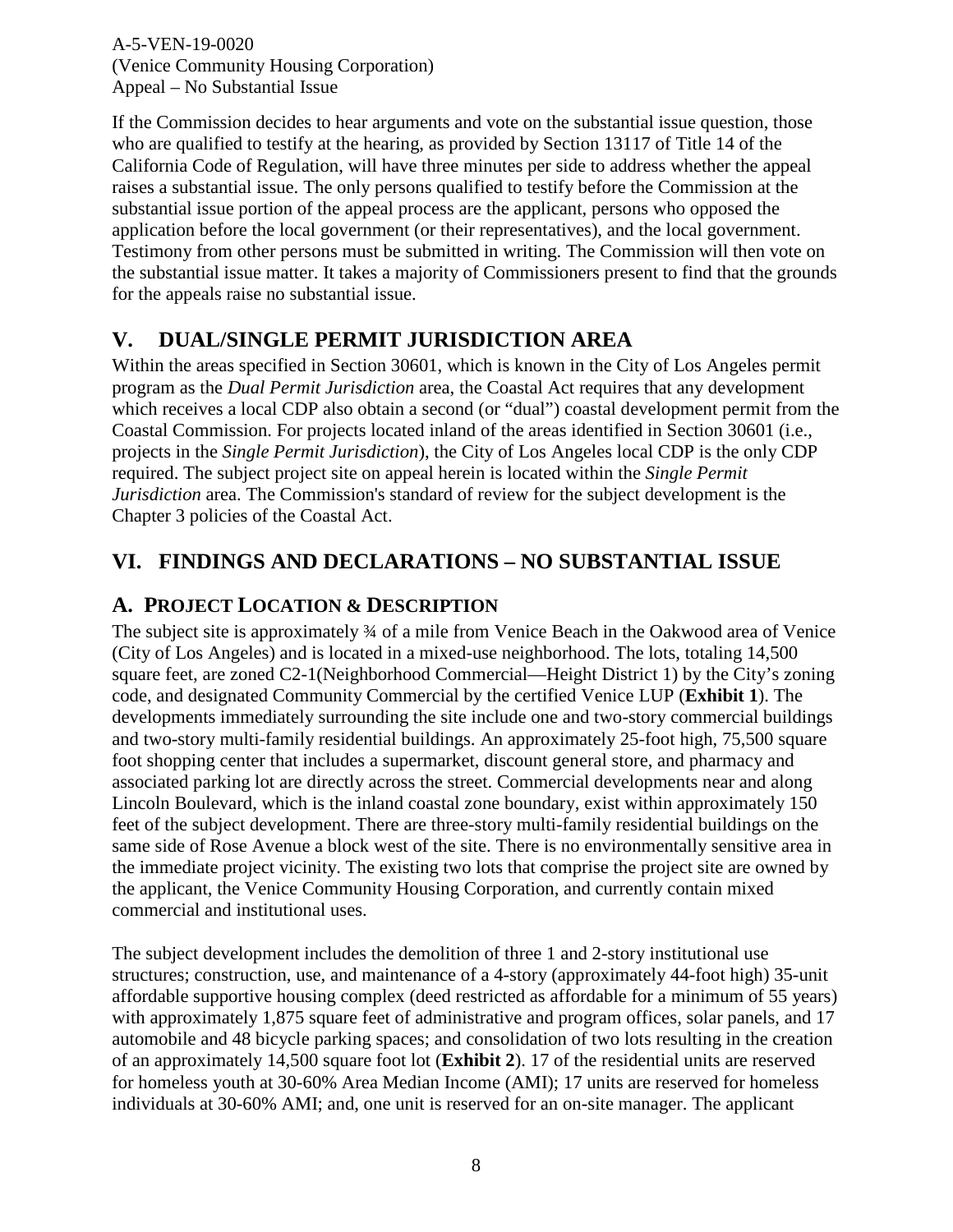proposes to use the offices to continue to provide youth programming, resident and homeless services, and education and job training programs.

The supportive housing development contains open space, landscaped areas, common space and recreation rooms, laundry and trash facilities, and case manager offices. A majority of the landscaping will include low-water use plant species and use drip or micro irrigation with automatic controls, flow-control, soil moisture sensors, and water meters. None of the plant species are on the California Invasive Plant Council watch lists.

The property owner previously dedicated 13 feet of land along Rose Avenue to the City for street widening purposes, which pursuant to the City's action, will be merged back to the subject property consistent with the adjacent properties. The project also includes dedication of one foot of the property adjacent to the alley and improvements to portions of the right-of-way adjacent to the subject site including reconstructing the sidewalks, roadway, and gutters on Rose Avenue and the alley on Rose Court. The proposed dedications and improvements will not affect the number of existing vehicle travel lanes or on-street parking and the street improvements will result in wider sidewalks. On-site vehicle parking will be accessed from the alleyway. 20% of the on-site parking spaces are required to accommodate future electric vehicle charging stations and 5% are required to have immediate charging capabilities.

### <span id="page-8-0"></span>**B. FACTORS TO BE CONSIDERED IN SUBSTANTIAL ISSUE ANALYSIS**

Section 30625(b)(1) of the Coastal Act states that the Commission shall hear an appeal of a local government action carried out pursuant to Section 30600(b) unless it finds that no substantial issue exists as to conformity with Chapter 3 of the Coastal Act. The term "substantial issue" is not defined in the Coastal Act or its implementing regulations. Section 13115(b) of the Commission's regulations simply indicates that the Commission will hear an appeal unless it "finds that the appeal raises no significant question." In previous decisions on appeals, the Commission had been guided by the following factors:

- 1. The degree of factual and legal support for the local government's decision that the development is consistent or inconsistent with the relevant provisions of the Coastal Act;
- 2. The extent and scope of the development as approved or denied by the local government;
- 3. The significance of the coastal resources affected by the decision;
- 4. The precedential value of the local government's decision for future interpretations of its LCP; and,
- 5. Whether the appeal raises local issues, or those of regional or statewide significance.

Even when the Commission chooses not to hear an appeal, appellants nevertheless may obtain judicial review of the local government's coastal permit decision by filing petition for a writ of mandate pursuant to Code of Civil Procedure, Section 1094.5.

Staff is recommending that the Commission find that **no substantial issue exists** with respect to whether the local government action conforms to the Chapter 3 policies of the Coastal Act for the reasons set forth below.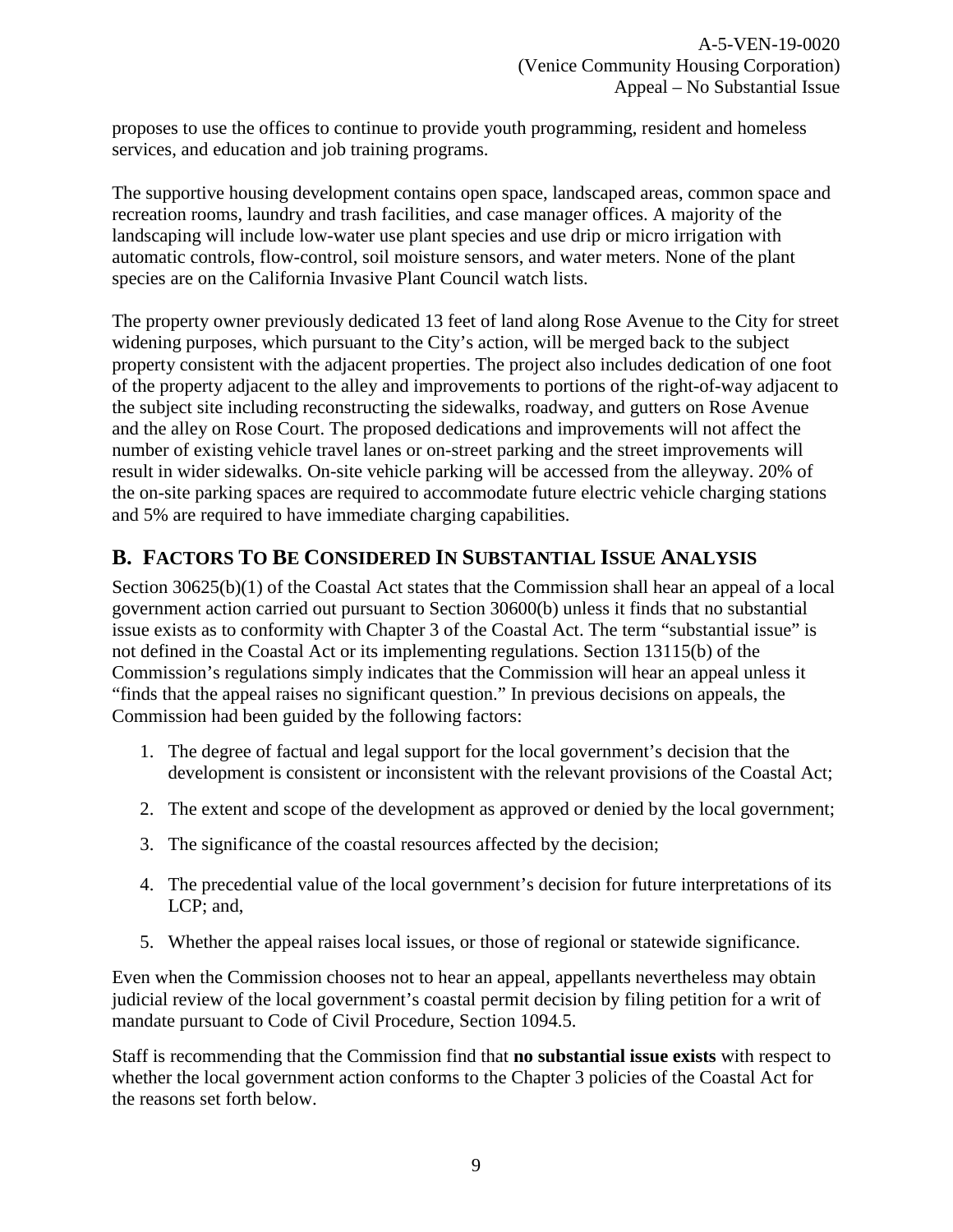### <span id="page-9-0"></span>**C. SUBSTANTIAL ISSUE ANALYSIS**

As stated in Section IV of this report, the grounds for an appeal of a CDP issued by the local government prior to certification of its LCP are the project's conformity with Chapter 3 policies of the Coastal Act. The certified Venice LUP is used as guidance, but is not the standard of review. Any local government CDP issued or denied prior to certification of its LCP may be appealed to the Commission. The Commission shall hear an appeal unless it determines that no substantial issue exists as to conformity with Chapter 3 policies of the Coastal Act.

#### **Relevant Coastal Act Policies**

Section 30210 of the Coastal Act states, in part:

*…maximum access, which shall be conspicuously posted, and recreational opportunities shall be provided for all the people consistent with public safety needs and the need to protect public rights, and rights of private property owners, and natural resource areas from overuse.* 

#### Section 30250 of the Coastal Act states, in part:

*New residential, commercial, or industrial development, except as otherwise provided in this division, shall be located within, contiguous with, or in close proximity to, existing developed areas able to accommodate it or, where such areas are not able to accommodate it, in other areas with adequate public services and where it will not have significant adverse effects, either individually or cumulatively, on coastal resources.* 

#### Section 30251 of the Coastal Act states, in part:

*The scenic and visual qualities of coastal areas shall be considered and protected as a resource of public importance. Permitted development shall be sited and designed to protect views to and along the ocean and scenic coastal areas, to minimize the alteration of natural land forms, to be visually compatible with the character of surrounding areas, and, where feasible, to restore and enhance visual quality in visually degraded areas...*

#### Section 30252 of the Coastal Act states:

*The location and amount of new development should maintain and enhance public access to the coast by (1) facilitating the provision or extension of transit service, (2) providing commercial facilities within or adjoining residential development or in other areas that will minimize the use of coastal access roads, (3) providing nonautomobile circulation within the development, (4) providing adequate parking facilities or providing substitute means of serving the development with public transportation, (5) assuring the potential for public transit for high intensity uses such as high-rise office buildings, and by (6) assuring that the recreational needs of new residents will not overload nearby coastal recreation areas by correlating the amount of development with local park acquisition and development plans with the provision of onsite recreational facilities to serve the new development.*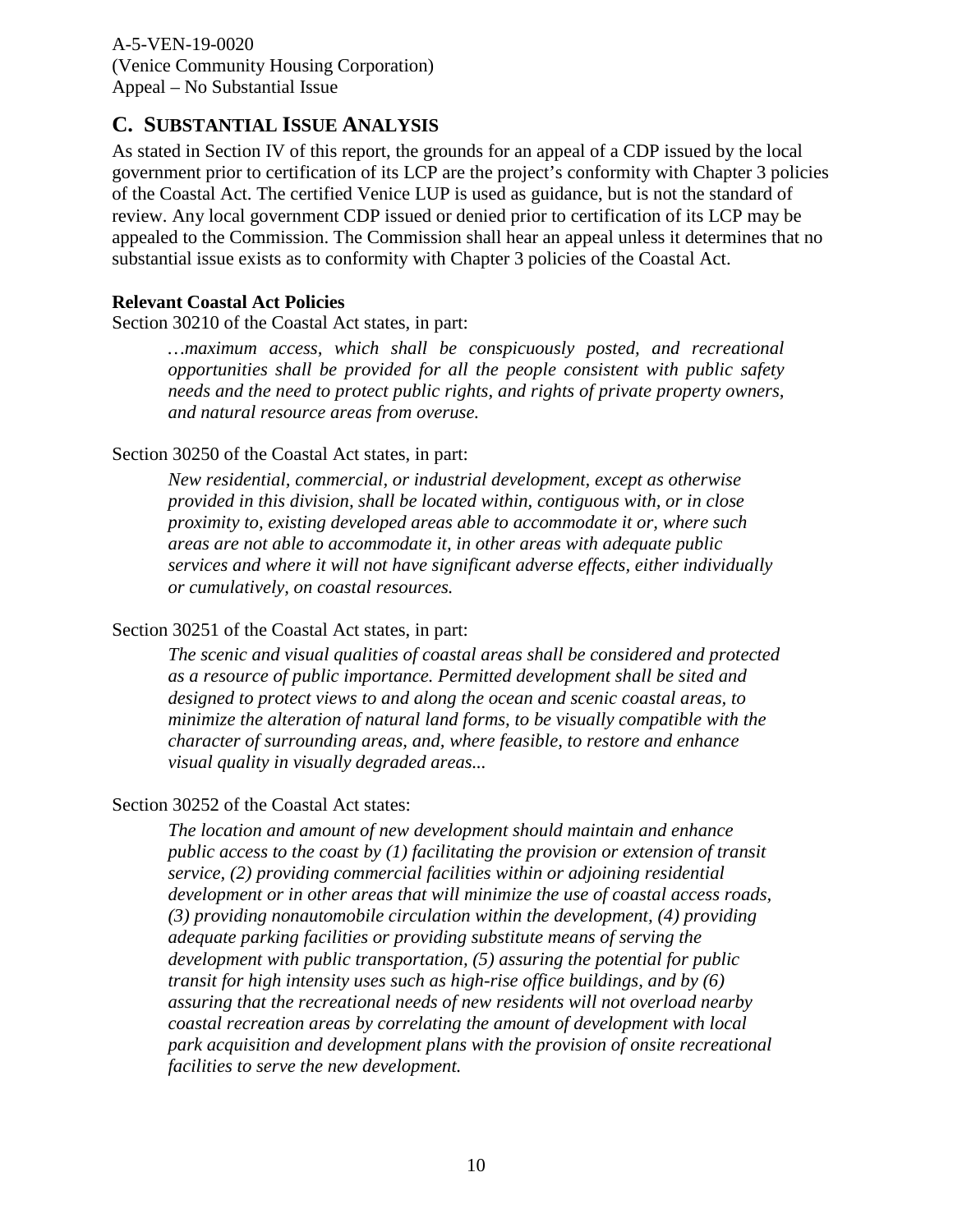Section 30253 of the Coastal Act states, in part:

*New development shall...Minimize energy consumption and vehicle miles traveled...Where appropriate, protect special communities and neighborhoods that, because of their unique characteristics, are popular visitor destination points for recreational resources.*

Section 30604 of the Coastal Act states, in part:

*(g) The Legislature finds and declares that it is important for the commission to encourage the protection of existing and the provision of new affordable housing opportunities for persons of low and moderate income in the coastal zone.*

*(h) When acting on a coastal development permit, the issuing agency, or the commission on appeal, may consider environmental justice, or the equitable distribution of environmental benefits throughout the state.*

#### **Relevant Venice LUP Policies**

Exhibit 3 (Summary of Venice Coastal Issues) of the Venice LUP states, in part: *Locating and Planning New Development* 

 *Residential Land Use and Development...* 

• *Provision of very low, low, and moderate income housing for a crosssection of the population, including persons with special needs...* 

Policy I.A.13 (Density Bonus Applications) of the Venice LUP states, in part:

*... In order to encourage the provision of affordable housing units in the areas designated as "Multiple Family Residential" and in mixed-use developments, the City may grant incentives such as reduced parking, additional height or increased density consistent with Government Code Section 65915 provided that the affordable housing complies with the following:* 

*a. This is an incentive program that allows developers of any one of the types of residential projects described in Government Code Section 65915(b), and which complies with all standards set forth in Government Code Section 65915, to build no more than 25 percent more units than a property's zoning would ordinarily allow. In exchange for this density bonus, the owners must make the units affordable for 30 years if an incentive is utilized in addition to a density bonus specified in Government Code Section 65915(b) or for 10 years if a second incentive is not utilized.*

*b. In accordance with Government Code Section 65915(f), the density bonus shall be calculated based on the otherwise maximum allowable residential density under the applicable zoning ordinance and land use element of the general plan. In the Coastal Zone, the otherwise maximum allowable residential density shall mean the maximum density determined by applying all site-specific environmental development constraints applicable under the coastal zoning ordinances and land use element certified by the Coastal Commission. The density bonus shall be applicable to housing development consisting of five or more units.*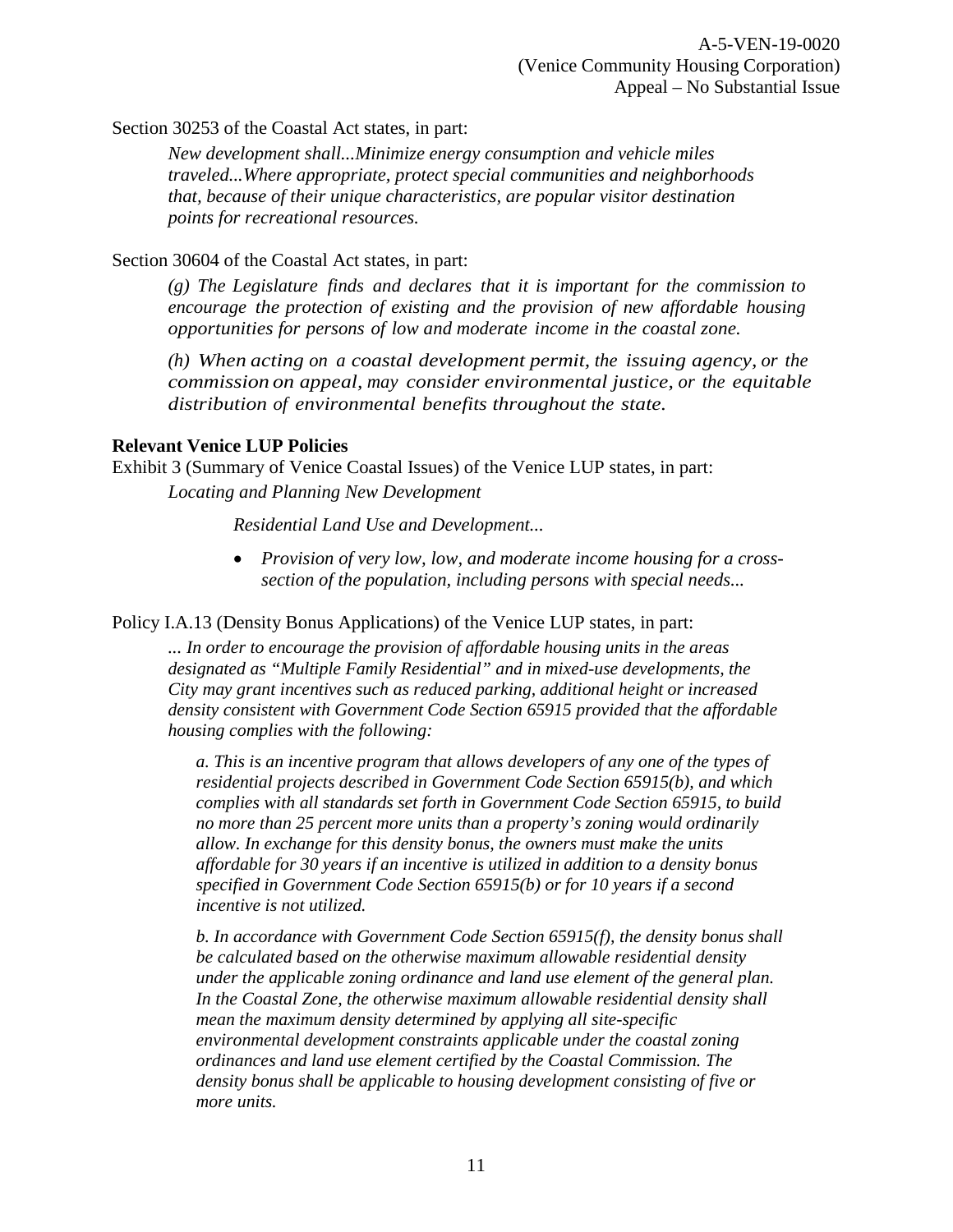*c. In the coastal zone, any housing development approved pursuant to Government Code Section 65915 shall be consistent, to the maximum extent feasible and in a manner most protective of coastal resources, with all otherwise applicable certified local coastal program policies and development standards. If the City approves development with a density bonus, the City must find that the development, if it had been proposed without the 25 percent density increase, would have been fully consistent with the policies and development standards of the certified local coastal program. If the City determines that the means of accommodating the density increase proposed by the applicant do not have an adverse effect on coastal resources, the City shall require that the density increase be accommodated by those means. If, however, the City determines that the means for accommodating the density increase proposed by the applicant will have an adverse effect on coastal resources, before approving a 25 percent density increase, the City shall identify all feasible means of accommodating the 25 percent density increase and consider the effects of such means on coastal resources. The City shall require implementation of the means that are most protective of significant coastal resources.* 

*d. The City may prepare an LCP amendment for certification by the Commission for specific areas or subregions within the planning area where density bonuses in excess of 25 percent may be permitted based on a finding that no adverse impacts on coastal resources would result.* 

*e. In addition to a 25 percent density bonus, a qualifying housing development shall receive one of the incentives identified in Government Code Section 65915(h), unless it is found that the additional incentive is not required in order to provide for affordable housing costs or rents. If the City determines that the additional development incentive requested by an applicant pursuant to this section will not have any adverse effects on coastal resources, the City may grant the requested incentive. If the City determines that the requested incentive will have an adverse effect on coastal resources, the City shall consider all feasible alternative incentives and the effects of such incentives on coastal resources. The City may grant one or more of those incentives that do not have an adverse effect on coastal resources. If all feasible incentives would have an adverse effect on coastal resources, the City shall grant only that additional incentive which is most protective of significant coastal resources.*

*f. For the purposes of this section, "coastal resources" means any resource which is afforded protection under the policies of Chapter 3 of the Coastal Act, California Public Resources Code section 30200 et seq., including but not limited to public access, marine and other aquatic resources, environmentally sensitive habitat, and the visual quality of coastal areas.* 

Policy I.A.14 (Parking Requirements for Affordable Housing) of the Venice LUP states, in part: *Reduced parking is permitted for low income units only if: a) the project is consistent with LUP policy I.A.13 [Density Bonus Applications]; and b) it is demonstrated that the prospective occupants of the project will have a reduced demand for parking. However, if a unit changes its status from low or low-*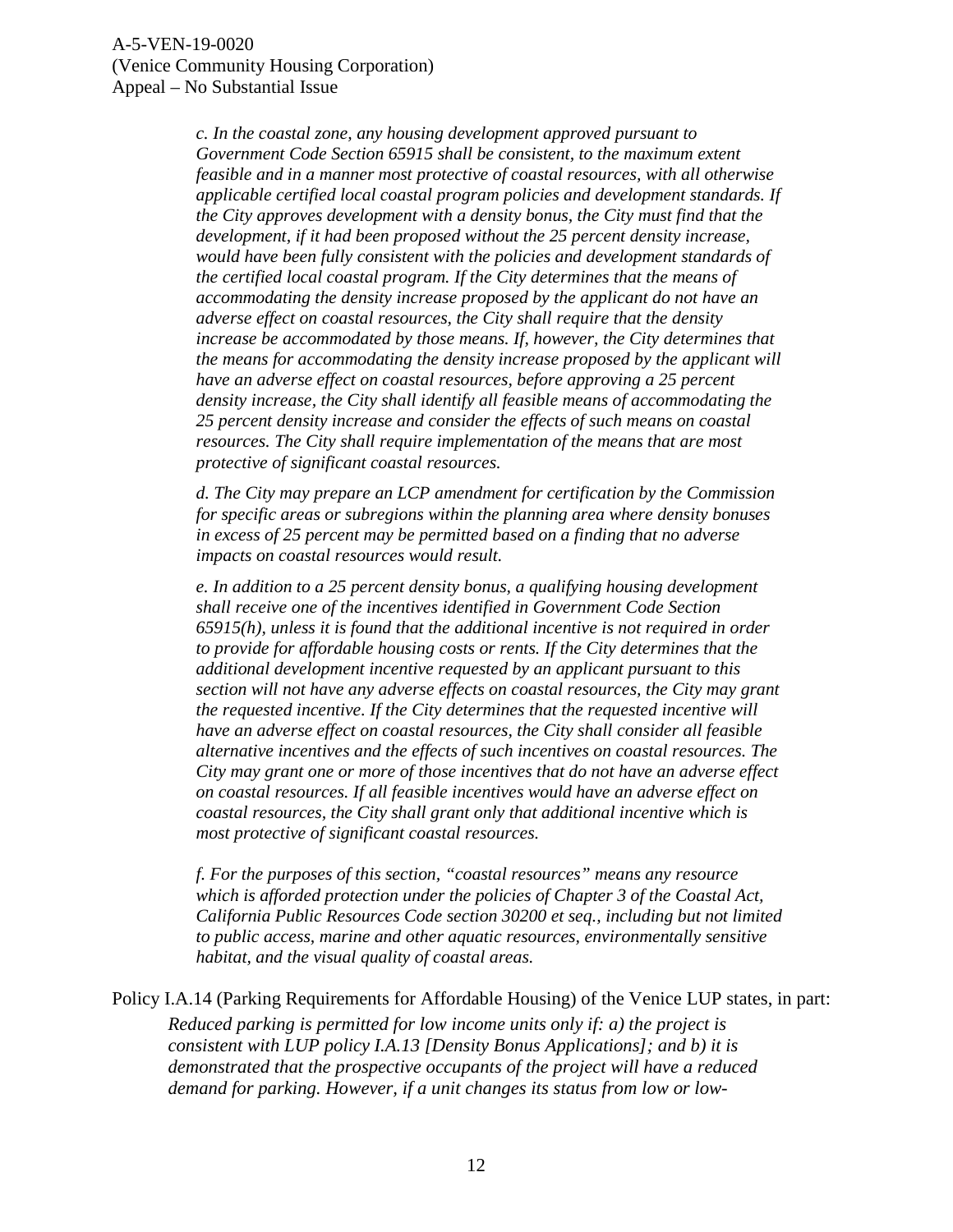*moderate income to market rate unit, parking should be provided for market rate units according to the parking standards listed in LUP Policies II.A.3 and II.A.4.* 

Policy I.B.6 (Community Commercial Land Use) of the Venice LUP states, in part:

*The areas designated as Community Commercial on the Land Use Policy Map (Exhibits 9 through 12) will accommodate the development of community-serving commercial uses and services, with a mix of residential dwelling units and visitorserving uses. The Community Commercial designation is intended to provide focal points for local shopping, civic and social activities and for visitor-serving commercial uses. They differ from Neighborhood Commercial areas in their size and intensity of business and social activities. The existing community centers in Venice are most consistent with, and should be developed as, mixed-use centers that encourage the development of housing in concert with multi-use commercial uses. The integration and mixing of uses will increase opportunities for employees to live near jobs and residents to live near shopping. Overnight visitor-serving uses, such as hotels and youth hostels, are preferred uses in the Community Commercial land use category.*

*Uses/Density: Community commercial uses shall accommodate neighborhood and visitor-serving commercial and personal service uses, emphasizing retail and restaurants; and mixed residential/commercial use with retail on the ground floor and personal services and residential uses on upper floors. Drive-thru facilities and billboards shall be prohibited in the Community Commercial land use category. On a commercial lot, residential uses shall not exceed one unit per 800-1200 square feet of lot area.* 

Policy I.E.1 (Preservation of Venice as a Special Coastal Community, General) of the Venice LUP states:

*Venice's unique social and architectural diversity should be protected as a Special Coastal Community pursuant to Chapter 3 of the California Coastal Act of 1976.* 

Parking Requirement Table of the Venice LUP states, in part:

| Multiple dwelling and duplex                                                                                        | 2 spaces for each dwelling unit; plus a minimum   |
|---------------------------------------------------------------------------------------------------------------------|---------------------------------------------------|
| on lots 40 feet or more in                                                                                          | of 1 (one) guest parking space for each 4 (four)  |
| width, or 35 feet or more in                                                                                        | or fewer units (i.e. 2.25 spaces per unit; always |
| width if adjacent to an alley                                                                                       | round-up to highest whole number of spaces)       |
| General Office and other<br><b>Business, Technical Service,</b><br>Administrative or<br><b>Professional Offices</b> | 1 space for each 250 square feet of floor area.   |

Policy II.B.1 (Public Transportation) of the Venice LUP states, in part: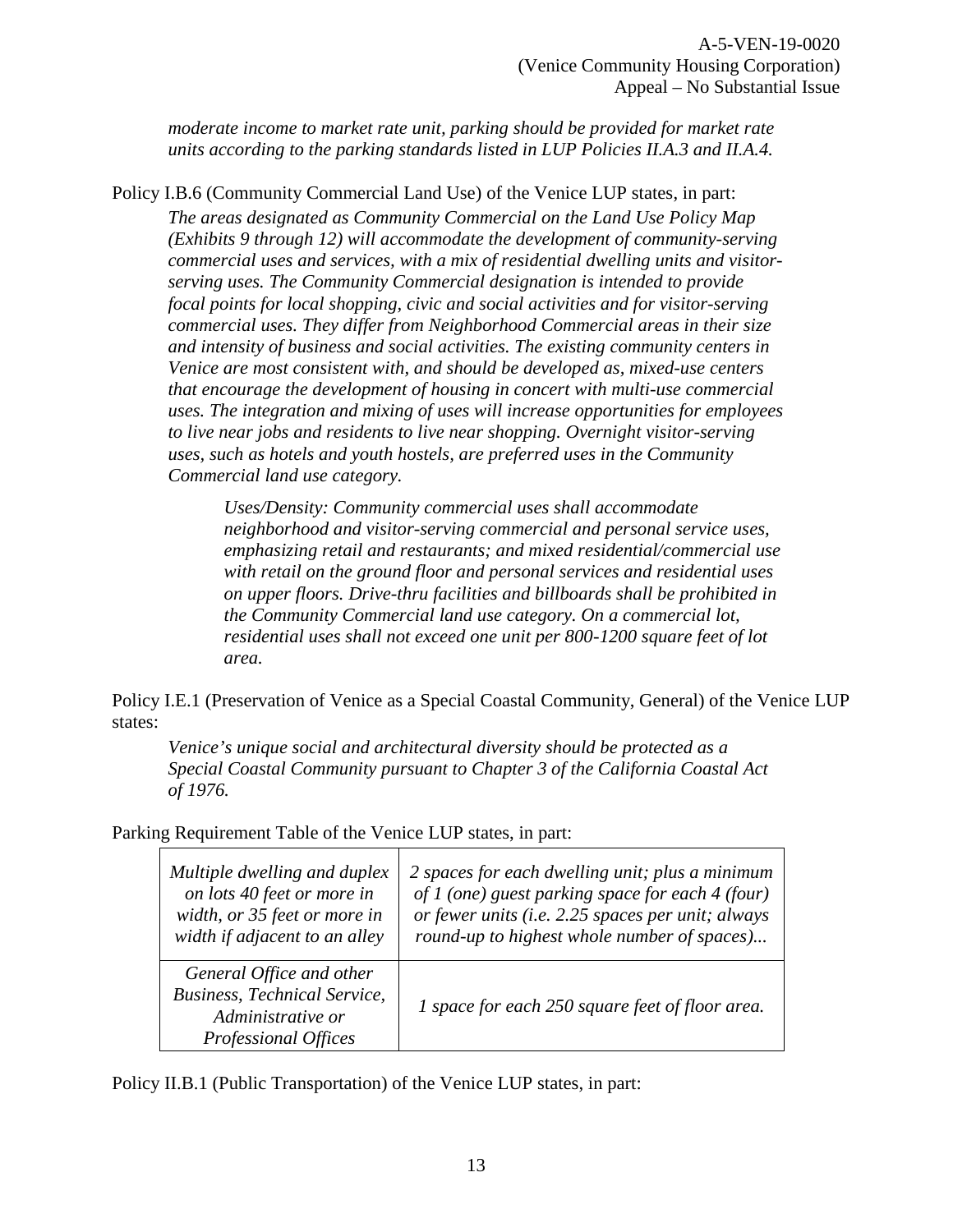*It is necessary to maintain existing and develop new public transportation facilities to facilitate coastal access in Venice...*

#### Policy II.C.9 (Alley Access and Improvements) of the Venice LUP states, in part: *...New development shall incorporate any improvements necessary to upgrade or retain alleys to current standards and to enhance public safety.*

Chapter 3 of the Coastal Act is the standard of review for the substantial issue determination; however, the certified Venice LUP policies provide guidance and may be used by the Commission to evaluate a project's consistency with Chapter 3. In this case, the appellants contend that the City-approved project is not consistent with the visual resources and public access policies of Chapter 3 of the Coastal Act or with the land use, height, parking, and density standards of the certified LUP.

Section 30251 of the Coastal Act protects public views to and along the coast and requires permitted development be sited and designed to be visually compatible with the character of surrounding areas. The Venice LUP includes standards for building height, development setbacks, roofline stepbacks, floor area ratio, and density, which may be used as guidance in analyzing new development for compatibility with existing development in Venice. The appellants contend that the project is not consistent with the Venice LUP and, thus, raises a substantial issue with regard to the City's findings of conformity with Chapter 3 of the Coastal Act.

The project site is located in an area designated Community Commercial. This zoning designation allows for uses ranging from retail to schools to multi-family residential, and development of community-serving commercial uses and services. Policy I.B.6 (Community Commercial Land Use) states that these areas are "*intended to provide focal points for...civic and social activities...They differ from Neighborhood Commercial areas in their size and intensity of business and social activities. The existing community centers in Venice...should be developed as mixed-use centers that encourage the development of housing in concert with multi-use commercial uses. The integration and mixing of uses will increase opportunities for employees to live near jobs and residents to live near shopping.*" Thus, the subject project with a mix of residential development and program office, which provide social programs and activities for the residents, is allowed under the certified Venice LUP. Section 30250 of the Coastal Act requires new development be sited in existing developed areas able to accommodate it. In this case, the project is located in a developed mixed-use area able to accommodate residential and commercial uses and is consistent with the Chapter 3 policies of the Coastal Act, including Section 30250.

#### **Project Density**

The appellants contend that the City-approved residential density at the project site is inconsistent with the LUP. Policy I.B.6 of the Venice LUP states that the allowable residential density is one unit per 800 to 1,200 square feet of lot area. Therefore, the allowable density onsite per the LUP standard is between 13 and 19 units. The City calculated the allowable density for the subject site to be 20 units. The City-approved project includes 35 residential units. In order to approve the exceedance of allowable density on site, the City approved a 75% density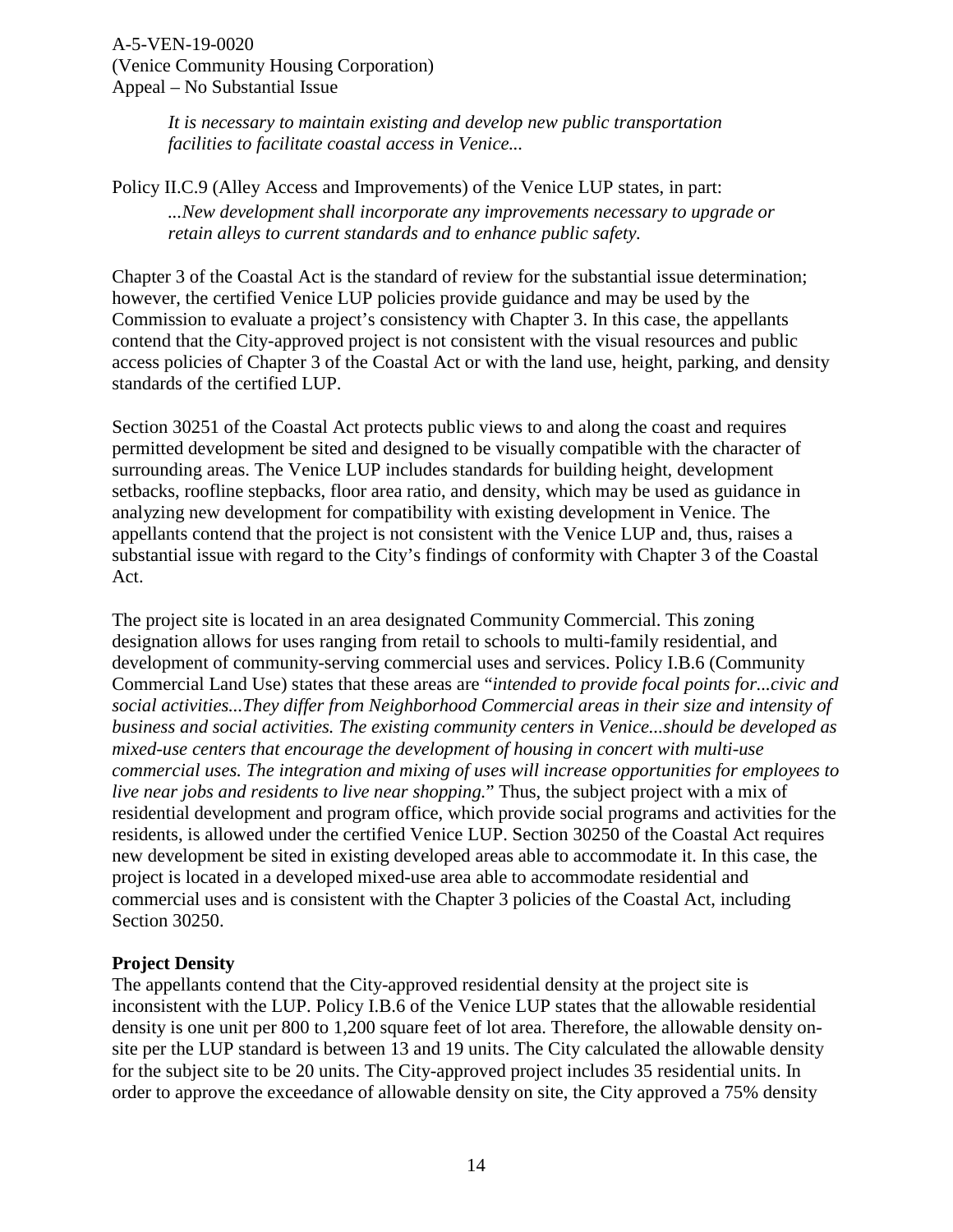bonus (15 units in excess of the normally allowed 20 units) for the 100% affordable housing project. While the State Density Bonus Law referenced in the LUP "shall be interpreted liberally in favor of producing the maximum number of total housing units" [Government Code Section 65915(r)] and LUP Policy I.A.13 allows for and encourages the provision of affordable housing through density bonuses to address the issue of limited affordable housing in Venice as listed in the LUP's Summary of Issues, the policy limits the density bonus to a maximum of 25% more units than the property's zoning would normally allow. Thus, as approved by the City of Los Angeles, the proposed project is not fully consistent with this provision of the LUP because it allows for a greater density bonus on site than allowed by Policy I.A.13. In approving the larger density bonus, the City found that this exception is consistent with the similar State Law allowing for such bonuses; however, that law does not constitute a standard of review for coastal development permits.

However, in this case, the City-approved project provides new, supportive affordable housing located in an urbanized area  $(3/4)$  of a mile from the beach) clustered with other larger mixed use residential and commercial developments, and, as discussed below, will not adversely impact coastal access or coastal views; and is consistent with the applicable Chapter 3 policies of the Coastal Act. In addition, the project, as approved and conditioned by the City, is consistent with the intent of Policy I.A.13 of the Venice LUP and Section 30604(g) of the Coastal Act to encourage the provision of affordable housing. Furthermore, the subject development protects Venice's social diversity through the creation of affordable housing for homeless youths, individuals, and families consistent with Section 30604(h) of the Coastal Act, which provides that environmental justice issues may be considered by the Commission as part of its actions on coastal development permits and appeals; such as this project.

The appellants reference a previous case in Venice where the Commission authorized a 25% increase in units over the number otherwise allowed and allowed the building to exceed the allowable height up to 33-feet (CDP No. A-5-VEN-05-206). However, that case and others explicitly authorized by LUP Policy I.A.13 are differentiated from the subject application because density bonuses (with affordable units making up some but not all of the excess units) have been authorized as part of what were otherwise market rate developments. CDP A-5-VEN-05-206 authorized seventy residential condominium units, of which just seven were designated as affordable units and 63 were sold at market rate. This allowed the property owner to develop in excess of the approximately 53 market rate units that would have otherwise been allowed. Thus, that application provided an incentive for a development which would otherwise have been 100% market rate to provide some affordable units and some additional market rate units, collectively adding up to 25% more than would have otherwise been allowed. This is consistent with the intent of LUP Policy I.A.13 to serve as *an incentive program* that encourages property owners who might not otherwise include any affordable housing in a project to include some affordable units (10% affordable units plus approximately 15% more market rate units in the case of CDP A-5-VEN-05-206).

The proposed project is different from the referenced project and from the projects incentivized pursuant to LUP Policy I.A.13 because all of the housing units (not just a portion of the bonus units) are proposed to be affordable. The City-approved exceedance of the 25% density bonus cited in Policy I.A.13, is not fully consistent with the Venice LUP, but it is supported by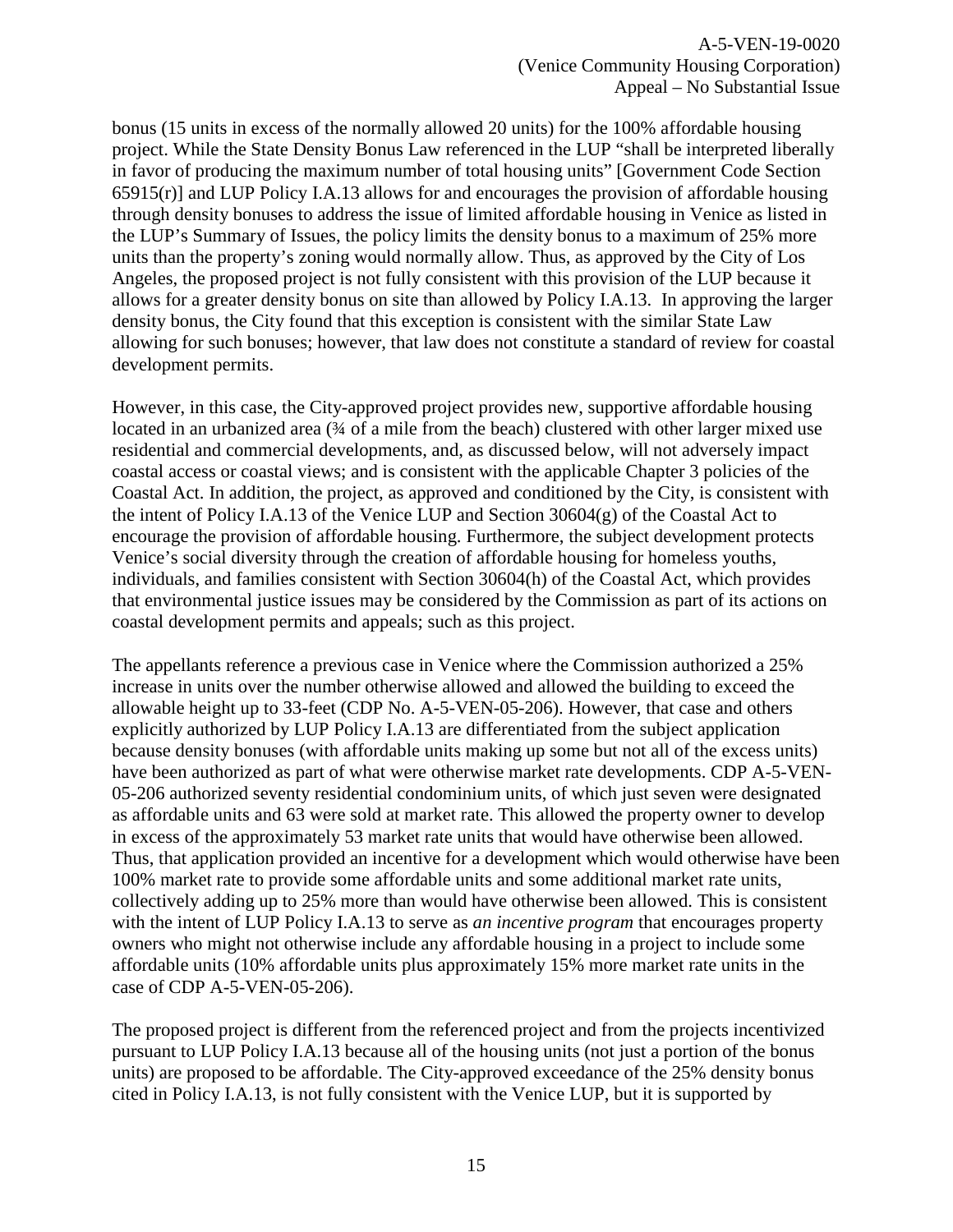Development Controls set forth by the legislature in Coastal Act Section 30604. Part g of that section was included when the legislature removed the specific policies of affordable housing from Chapter 3, and reads: *the Legislature finds and declares that it is important for the commission to encourage the protection of existing and the provision of new affordable housing opportunities for persons of low and moderate income in the coastal zone*. Part h of that section was added by the legislature in 2017, and reads: *when acting on a coastal development permit, the issuing agency, or the commission on appeal, may consider environmental justice, or the equitable distribution of environmental benefits throughout the state*. The exceedance of the density bonus and the provision of additional affordable housing units is consistent with this Coastal Act policy encouraging the provision of new affordable housing and is also consistent with the Commission's Environmental Justice Policy (adopted in March 2019), which aims to ensure access to opportunities for equitable coastal access and lower-cost recreation consistent with the public access and recreation policies in Chapter 3 of the Coastal Act, which is the standard of review, as analyzed in this section.

#### **Visual Resources and Community Character**

Section 30251 of the Coastal Act requires that "*development be sited and designed to protect[s] views to and along the ocean and scenic coastal areas*" and "*to be visually compatible with the character of surrounding areas.*" Additionally, Section 30253 requires new development "*where appropriate, [to] protect special communities that, because of their unique characteristics, are popular visitor destination points for recreational uses.*" While Venice, as a whole, is considered a special community that is a popular visitor destination area, the project site is located in an area at the inland extent of the coastal zone, adjacent to larger commercial developments and Lincoln Boulevard/State Highway 1 (a busy commuter street). There are no views to or along the ocean at this location and Rose Avenue is not considered a scenic route.

In terms of the project's visual compatibility with the surrounding area, along with the density bonus, the City granted incentives consistent with Policy I.A.13 of the Venice LUP and Government Code Section 65915 for increased height, reduced setbacks and stepback of the upper level, and elimination of a commercial loading space. These extra incentives are explicitly referenced by Venice LUP Policy 1.A.13. Murez et. al, contend that these density bonus incentives resulted in a project that is not visually compatible with the character of the area.

Developments with stepped back rooflines in the Oakwood subarea of Venice, where the subject project is located, have a maximum height of 30 feet per the certified LUP. The portion of the building that exceeds 25 feet in height is required to be stepped back one foot from the front yard for every foot above 25 feet. Applying a density bonus incentive, consistent with LUP Policy I.A.13, the City approved the subject project with a maximum height of 43 feet, 8 inches. The height of the building façade fronting Rose Avenue, however, is 33 feet, 1 inch, which the City found to be consistent with other developments along Rose Avenue within two blocks of the proposed development. With an approximately 33-foot height at Rose Avenue, the subject project should include an approximately eight foot set back per the LUP standards. The City waived this standard using another density bonus incentive, consistent with LUP Policy I.A.13, to allow an approximately 5-foot setback. The City found that the reduced setback is also consistent with those similar developments in the project vicinity.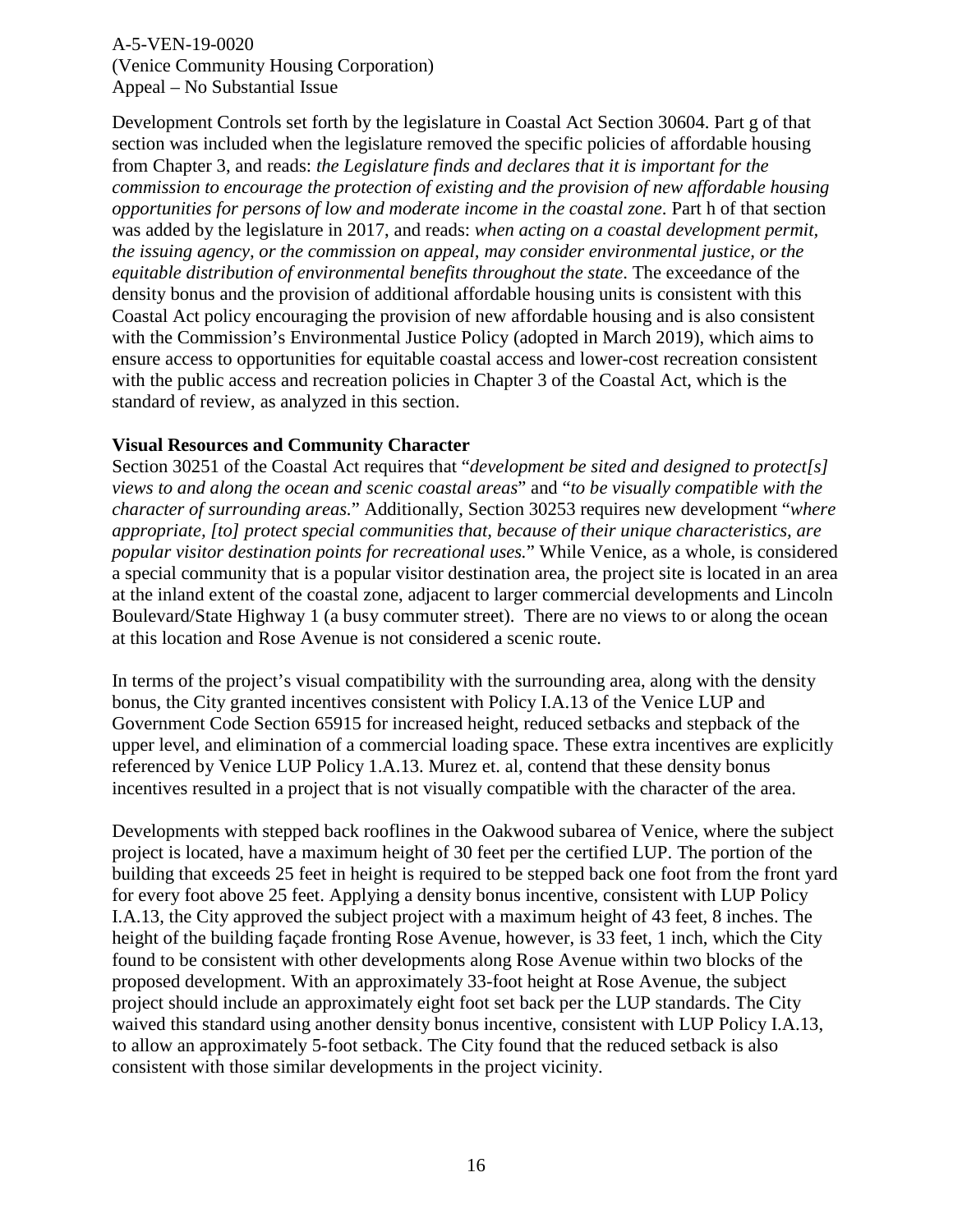The project is located approximately 4,000 feet ( $\frac{3}{4}$  of a mile) from the beach and 300 feet from Lincoln Boulevard/State Highway 1, which is the boundary of the coastal zone in this location and is a busy commuter thoroughfare lined with commercial development. Directly across the street from the project site is an approximately 25-foot high, 75,000 square foot shopping center with a supermarket, discount general store, pharmacy, and parking lot and gas station. Other uses in the immediate vicinity include retail, multi-family residential, restaurant, and motel. There is a 30-foot high apartment building seven lots west of the project site, a 35-foot high residence another eight lots west, and a 37-foot high mixed residential and commercial use building that is two blocks west of the project site. The developments at these sites are set back between five and ten feet from the front property line, which is consistent with the approximately five-foot setback of the City-approved project. The building design is also articulated and includes landscaping on all levels of the building. Thus, while the project is relatively large in scale (approximately 33 feet at the Rose Avenue frontage with a maximum height of approximately 44 feet), it is sited in a location in the city with other large scale development and is designed to reduce the project's mass. Therefore, the appellants' contentions relating to the height and setback of the subject development do not rise to the level of substantial issue because the development is not inconsistent with other commercial and residential development in the area and does not affect views to and along the ocean.

Furthermore, Policy I.E.2 of the Venice LUP acknowledges Venice's social and architectural diversity as a coastal resource that should be protected as an element that characterizes the popular visitor destination. In this case, the project, as approved and conditioned by the City, protects Venice's social diversity through the creation of affordable housing. While the project's maximum height exceeds the LUP standard for the Oakwood area, the project is located near a number of larger-scale commercial and residential developments, and the City-approved project height and setback (approved through the use of density bonus incentives consistent with Policy I.A.13) do not adversely impact the community's character. Thus, as approved and conditioned by the City, the project is consistent with the Chapter 3 policies of the Coastal Act.

#### **Public Access and Parking**

The appellants also raise concerns about the City-approved reduction in parking, stating that parking in this area is already limited by local issues including insufficient supermarket parking and overflow parking resulting from preferential parking areas nearby. Section 30252 of the Coastal Act requires new development to maintain public access to the coast by providing adequate parking facilities or providing substitute means of serving the development with public transportation. In a recent study conducted by Fehr & Peers in April 20, 2017, 42 affordable housing sites within the City of Los Angeles were surveyed for vehicle trip generation and parking. The results indicate that parking utilization ratios are less than the ratios required in the certified LUP. The study indicated that permanent supportive affordable housing, created a demand between 0.2 and 0.48 spaces per unit. Additionally, in March 2019, Crain and Associates produced a report on the effects of a 100% affordable housing project and transit availability on personal vehicle ownership and parking demand. That study concluded that substantial evidence and academic research support reduced car ownership and parking utilization by lower income households and housing in close proximity to public transit.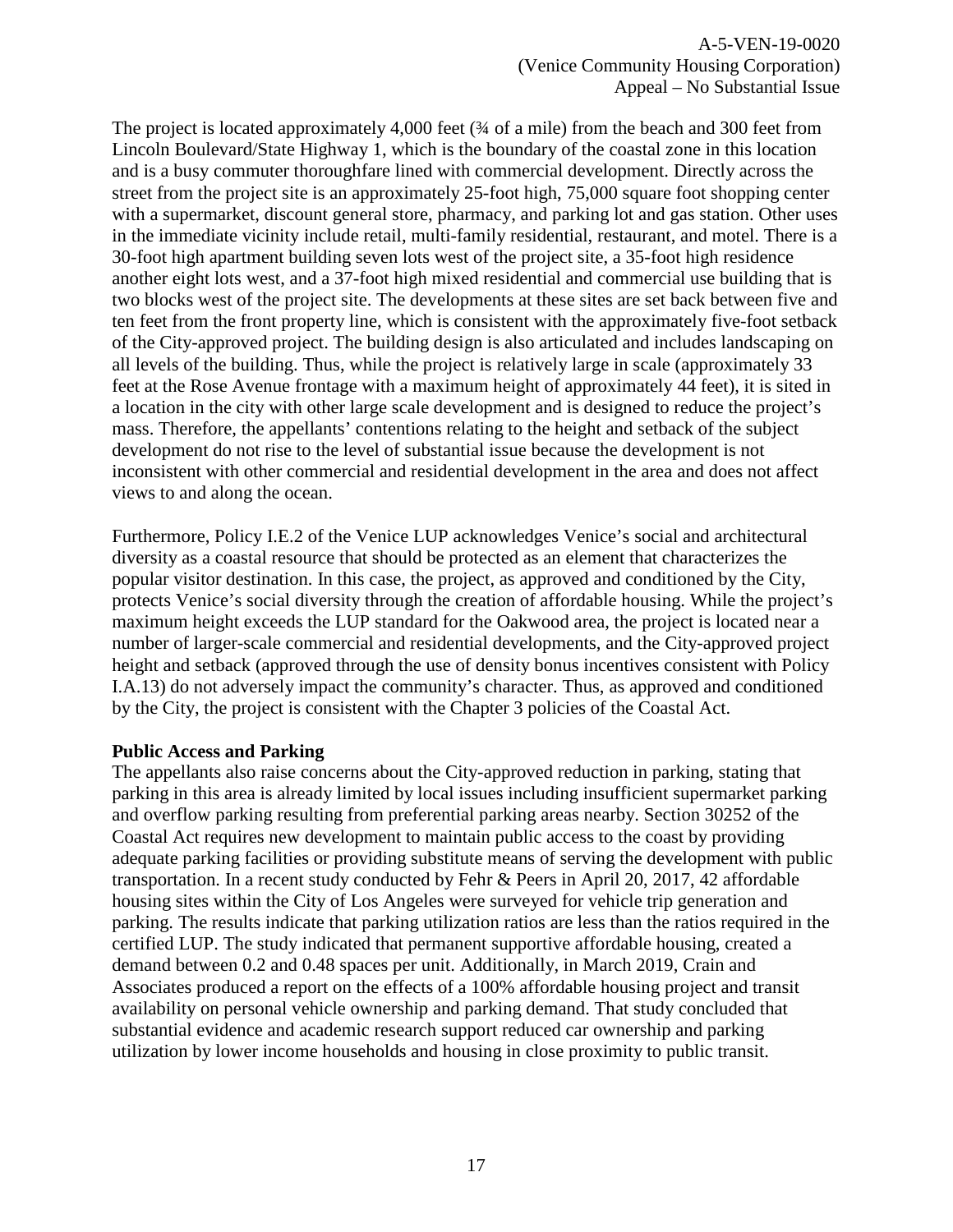The certified LUP parking standards would normally require 87 parking spaces for the proposed development (70 spaces for 35 residential units, 9 for guest parking, and 8 spaces for commercial/administrative use); however, Policy I.A.14 of the certified LUP also allows for the normally required parking requirements to be reduced for affordable housing. Further, in this case, the subject project is located approximately 500 feet from public transit and provides affordable supportive housing for a minimum of 55 years, which, as demonstrated by the referenced studies, generates a significantly lower demand for parking then a market rate residential development. Thus, it is appropriate to apply a reduced parking ratio for the development. The City-approved project provides 17 on-site parking spaces and 48 bicycle parking spaces. The City calculated the parking requirement by using reduced parking ratio (0.5 spaces/bedroom) for the affordable units with additional reductions (0.3 spaces/unit) for units restricted for use by individuals with special needs, which results in a 12 automobile space requirement for the residential use. The parking for the office space (1 space/250 square feet) was calculated to be approximately seven. Therefore, the total automobile parking spaces required, as calculated by the City, would be 19. The City further reduced this requirement to 17 through the provision of at least eight bicycle parking spaces; the applicant is providing an additional 40 bike parking spaces to meet City standards (not identified in the Venice LUP).

Specifically, Policy I.A.14 of the certified Venice LUP allows for reduced parking for low income affordable units if the project is consistent with the density bonus policies of the LUP (described above) and if it is demonstrated that the occupants would have a reduced demand for parking (also described above). Applying a parking ratio of 0.2 to 0.48 parking spaces per unit for affordable supportive housing, as suggested in the Fehr & Peers April 2017 study, between 7 and 17 spaces would be required for the 35 housing units. In addition, approximately seven parking spaces would be required for the office use. Therefore, a total of between 14 and 24 automobile parking spaces would be required. In this case the provision of 48 bicycle parking spaces and the reduced demand for parking (due to the restricted income levels of the residents and the project site's proximity to public transit) supports the City's approved parking plan with 17 vehicle parking spaces as appropriate for the subject affordable housing development. Thus, no substantial issue is raised with respect to the consistency of the development with Chapter 3 of the Coastal Act or the certified LUP, used here as guidance.

Additionally, the City found that non-vehicular public access would be provided through the maintenance and expansion of the sidewalk between the subject structures and Rose Avenue (part of the merged area), which supports LUP Policies II.B.1 and II.C.2 (Public Transportation and General Non-Vehicular Coastal Access Policy). The City also found that public access would be improved through improvements to the alley from the subject site to  $7<sup>th</sup>$  Avenue, which supports LUP Policy II.C.9 (Alley Access and Improvements).

Furthermore, Section 30210 requires the provision of maximum coastal access and recreational opportunities for all people. As stated in the introduction to the Commission's Environmental Justice Policy, adopted in March 2019: "*Statistics show a startling lack of diversity among those who live on the California coast, and yet millions of inland residents visit and work there every day without the means to access affordable accommodations.*" Due to historic institutionalized geographic, economic, social, and cultural barriers, marginalized populations, including lowincome communities and communities of color, have been denied access to affordable housing in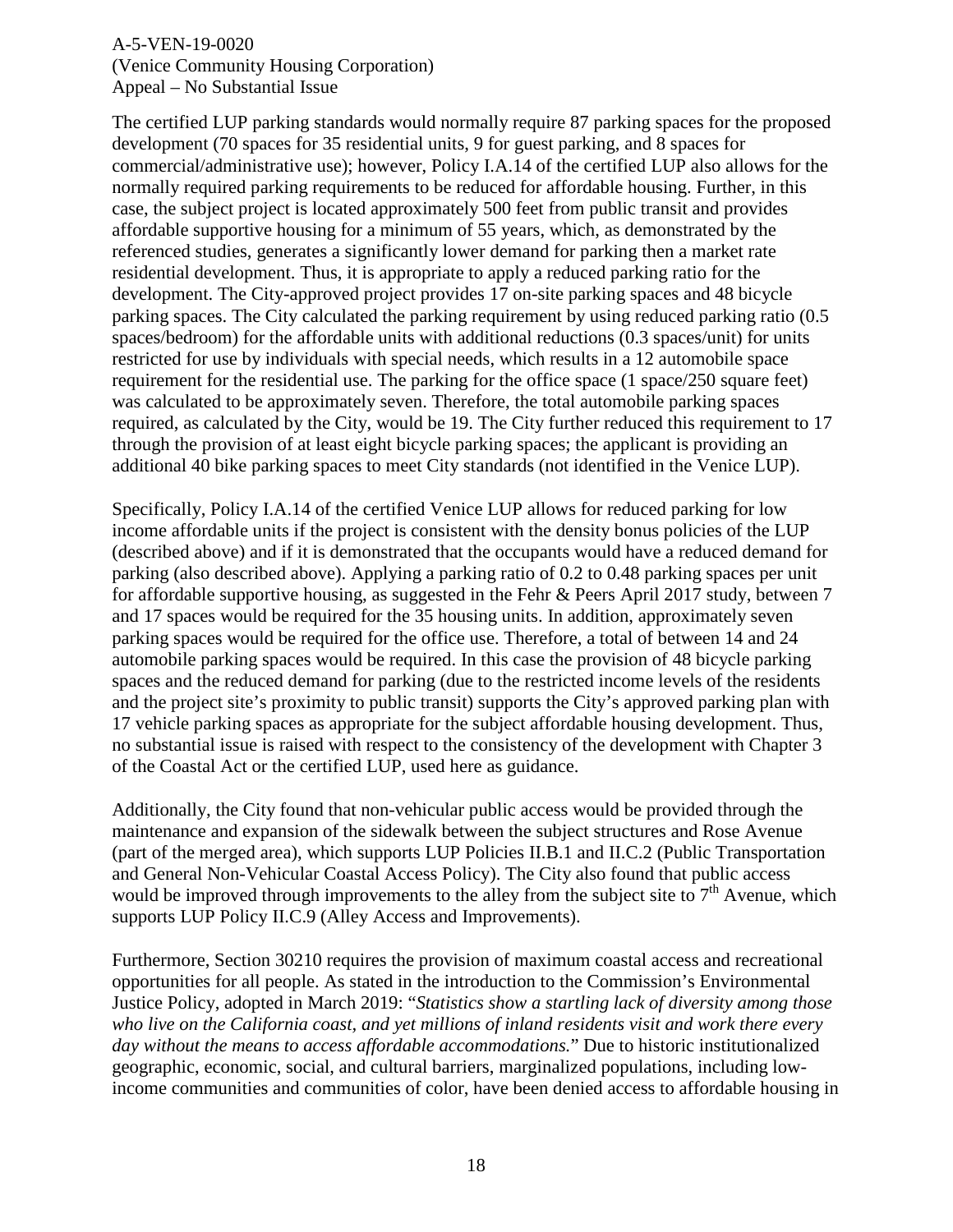the coastal zone. The subject project includes a 100% affordable housing component that reserves 34 of the 35 units for homeless youth, individuals, and families. In addition, the applicant proposes to use the administrative offices to continue to provide youth programming, resident and homeless services, and education and job training programs. Through the City's approval, the project provides more housing units than would otherwise have been allowed on site, all of which are designated as affordable. Furthermore, the City-approved project includes new supportive affordable housing that not only provides housing in the coastal zone for low and very low income individuals and families, but also provides on-site supportive services for those individuals, which supports the provision of equitable access consistent with the Commission's adopted Environmental Justice Policy. As analyzed in this section, the City-approved project is also consistent with the Chapter 3 policies of the Coastal Act.

#### **Substantial Issue Factors**

Applying the five factors listed in the prior section demonstrates that the appeals raise "no substantial issue" with respect to the visual resource protection and public access policies of the Coastal Act and the policies of the certified LUP, and therefore, do not meet the substantiality standard of Section 30625(b)(1).

The first factor is the degree of factual and legal support for the local government's decision that the City-approved development is consistent with the relevant provisions of the certified LCP. Relating to the development's visual resource impacts, the City acknowledges that, as the Commission has found in the past, Venice's unique social and architectural diversity makes defining its character difficult. In this case, the City compared the project to a number of other structures on Rose Avenue located within two blocks of the project site (all seaward). These eight properties range in height from 28 to 37 feet at the front façade, which ranged from 0 to 11 feet from the front lot line. The subject project is designed in the middle of these ranges with the height of the building's facade at approximately 31 feet, nine inches, which is set back 5 feet, one inch and additional building articulation and landscaped open space. Furthermore, the Cityapproved project is sited in close proximity to larger commercial and residential developments, which is appropriate location for a larger housing complex. With regard to parking requirements, while the City did not calculate the required parking or parking reductions using the certified LUP standards that apply to market rate development, the City found that the reduction in parking requirements would not adversely impact coastal access due to the reduced utilization of vehicles by mixed-use developments, low-income individuals and households, and individuals living in close proximity to public transit. In this case, the City-approved parking plan is consistent with LUP Policy I.A.14, which allows for reduced parking standards for affordable housing projects.

While the City's approval is not fully consistent with the policy of the certified LUP regarding the LUP's maximum 25% density bonus allowance, the LUP policies also encourage the development of affordable housing in the coastal zone (I.A.13 and I.A.14). In addition, the City found that, overall, the mixed-use, affordable housing project will maintain and enhance public access to the coast consistent with the Chapter 3 policies of the Coastal Act. Therefore, there is factual and legal support for all of the City's findings, with the exception of its approval of a project that has a higher density than that allowed under the LUP. There is, however, factual and legal support for the City's finding that the project is consistent with the Coastal Act's visual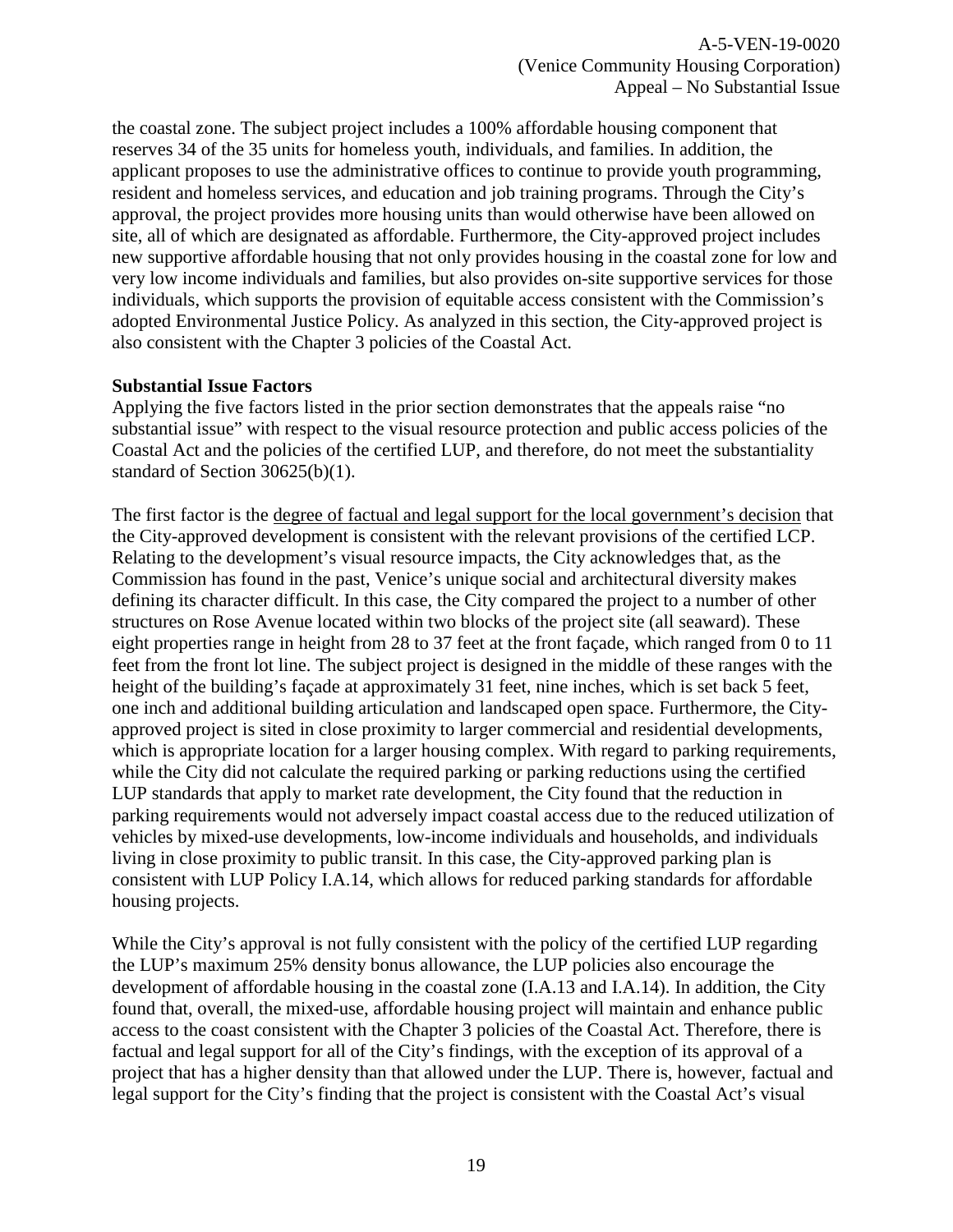resource and public access policies. Thus, overall, this factor weighs in favor of a finding of no substantial issue.

The second factor is the extent and scope of the development as approved or denied by the local government. This project includes the construction of a 4-story, 35-unit affordable supportive housing complex on an approximately 14,500 square foot lot within a mile of the coast. Per the general standards defined in the certified Venice LUP, the density and height of the Cityapproved development are beyond what is allowed. This is a large development within Venice's coastal zone; however, there are other 30 to 37-foot high buildings within two blocks of the project site, which is also directly across the street from an approximately 25-foot high, 75,000 square foot shopping center with a supermarket, discount general store, pharmacy, and parking lot and gas station, and there are no views to or along the ocean impacted by the project. This factor therefore weighs in favor of a finding of no substantial issue.

The third factor is the significance of the coastal resources affected by the decision. In this case, the resources affected include visual resources, in the form of Venice's community character, and public access to the coast. The project site is approximately ¾ of a mile from the beach in an urbanized, mixed-use area within a block of Lincoln Boulevard/State Route 1. The subject project, as approved and conditioned, maintains Venice's architectural and social diversity. Coastal access for all people has not yet been realized due to geographic, economic, social, and cultural barriers preventing marginalized populations, including low-income communities and communities of color, from accessing and recreating on the coast even though many individuals belonging to such populations work within the coastal zone. The project will provide affordable housing for lower income individuals and families, which will enhance Venice's social diversity, and will not adversely affect access for coastal visitors. As approved and conditioned by the City, the subject development is consistent with the public access and visual resource policies of the Coastal Act and will not adversely affect coastal resources. This factor weighs in favor of a no substantial issue determination.

The fourth factor is the precedential value of the local government's decision for future interpretations of its LCP. The City does not currently have a certified LCP but it does have a certified LUP for the Venice area. As discussed above, the City did not fully support its findings regarding some of the LUP policies and the City-approved development is not entirely consistent with the development standard of the LUP relating to density. However, in this particular case, the project would not result in any significant impact to coastal resources, including but not limited to coastal access and visual resources. Further, the City's approval for a 100% affordable supportive housing project has low potential to be a precedent for future development (such as market rate housing) or to have cumulative impacts on coastal resources because Venice is builtout with limited large parcels that could support similar projects. In this case, the applicant already owns the property where the subject affordable housing development is proposed, which is unusual. In cases where affordable housing developers do not already own a large parcel in a mixed use area or cannot obtain such a parcel at a discount, it may not be feasible to develop affordable housing. If the City considers the LUP policies for affordable housing to be too restrictive such that 100% affordable housing developments cannot meet the LUP standards, then it should consider modifying such standards through amendments to its certified LUP. In amending the certified Venice LUP, the City would be required to analyze the cumulative impacts on coastal resources associated with authorizing the construction of affordable housing